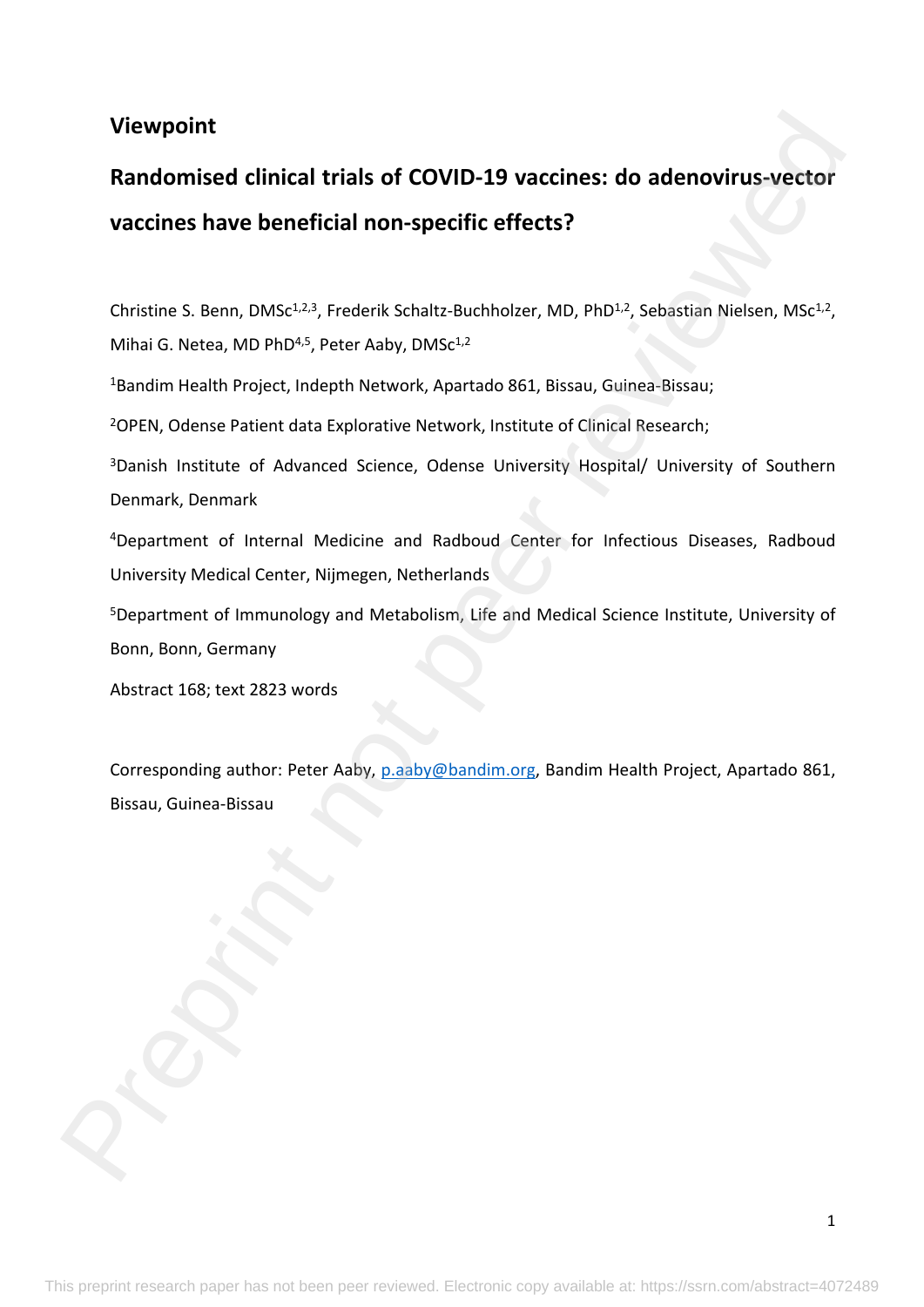# **Abstract**

To examine the possible non-specific effects (NSEs) of the novel COVID-19 vaccines, we reviewed the randomised control trials (RCTs) of mRNA and adenovirus-vector COVID-19 vaccines reporting overall mortality, including COVID-19 deaths, accident deaths, cardiovascular deaths and other non-COVID-19 deaths. For overall mortality, with 74,193 participants and 61 deaths (mRNA:31; placebo:30), the relative risk (RR) for the two mRNA vaccines compared with placebo was 1.03 (95% CI=0.63-1.71). In the adenovirus-vector vaccines there were 122,164 participants and 46 deaths (vaccine:16; controls:30). The RR for adenovirus-vector vaccines versus placebo/control vaccine was 0.37 (0.19-0.70). The adenovirus-vector vaccines were associated with protection against COVID-19 deaths (RR=0.11 (0.02-0.87)) and non-accident, non-COVID-19 deaths (RR=0.38 (0.17-0.88)). The two types of vaccines differed significantly with respect to impact on overall mortality (p=0.030) as well as non-accident, non-COVID-19 deaths (p=0.046). The placebo controlled RCTs of COVID-19 vaccines were halted rapidly due to clear effects on COVID-19 infections. However, the data presented here argue for performing RCTs of mRNA and adeno-vectored vaccines head-to-head comparing long-term effects on overall mortality. Abstract<br>To examine the porsible non-specific effects (NSEs) of the novel COVID-19 vaccines, we reviewed<br>the randomised control trials (RCTs) of mRNA and adenovirus-vector COVID-19 vaccines<br>reporting overall mortality, inc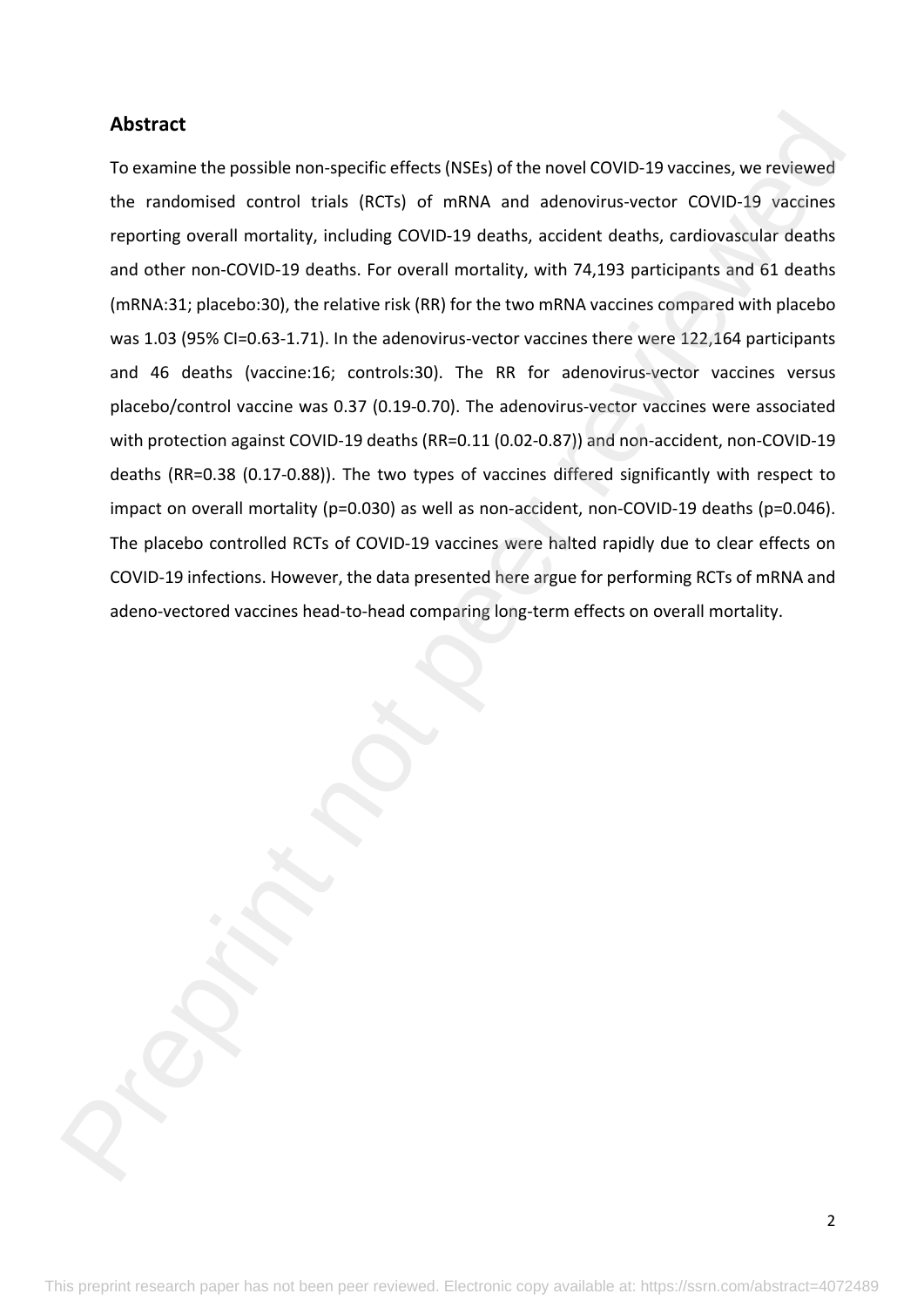### **INTRODUCTION**

Within the current understanding of vaccines, it is logical to assume that COVID-19 vaccines reduce overall mortality corresponding to the number of COVID-19 deaths prevented.

However, there is now ample evidence that vaccines can have broad heterologous effects on the immune system<sup>1,2</sup>. These effects can lead to additional protection or increasing susceptibility to unrelated infections or even other non-infectious immune mediated diseases<sup>3</sup>. Therefore, as it has now been established in numerous studies, vaccines may have completely unexpected effects on overall mortality, different from what could be anticipated based on the protection against the vaccine-targeted disease.

The current system for testing vaccines does not incorporate this possibility. When the new COVID-19 vaccines were tested in randomised clinical trials (RCTs) against placebo/control vaccine, the trials were not designed to assess the effect on overall mortality. The possibility for observing such effects was further hampered by the short follow-up in these trials, as the individuals from the control groups received the vaccine after 3-6 months, following the "emergency use authorisation". Hence, though it was anticipated that the new COVID-19 vaccines would reduce overall mortality, especially in the context of a pandemic, this has not been formally studied. INTRODUCTION<br>While the current understanding of vaccines, it is logical to assume that COVID-19 vaccines<br>reduce overall mostality corresponding to the number of COVID-19 deaths prevented.<br>However, there is now ample evide

Given the public health importance, we used the final study reports currently available from the clinical testing to examine the impact of mRNA and adenovirus-vector COVID-19 vaccines on overall mortality, including COVID-19-related mortality, accidents, cardiovascular deaths and other non-COVID-19 mortality.

### **METHODS**

In January 2022, we searched PubMed for RCTs of mRNA and adenovirus-vector COVID-19 vaccines as well as the web-site: https://covid19.trackvaccines.org/vaccines/approved/ for approved COVID-19 vaccines. For all registered RCTs for mRNA and adenovirus-vector vaccines with more than 1,000 participants, we used the registration number to search for related publications. For each trial we also used the trial registration numbers to identify the most recent report.

RCTs of adolescents and children were not included as there were no deaths in these studies. Most RCTs used a placebo, but, as indicated in Supplementary Table 1, a few RCTs used a control vaccine.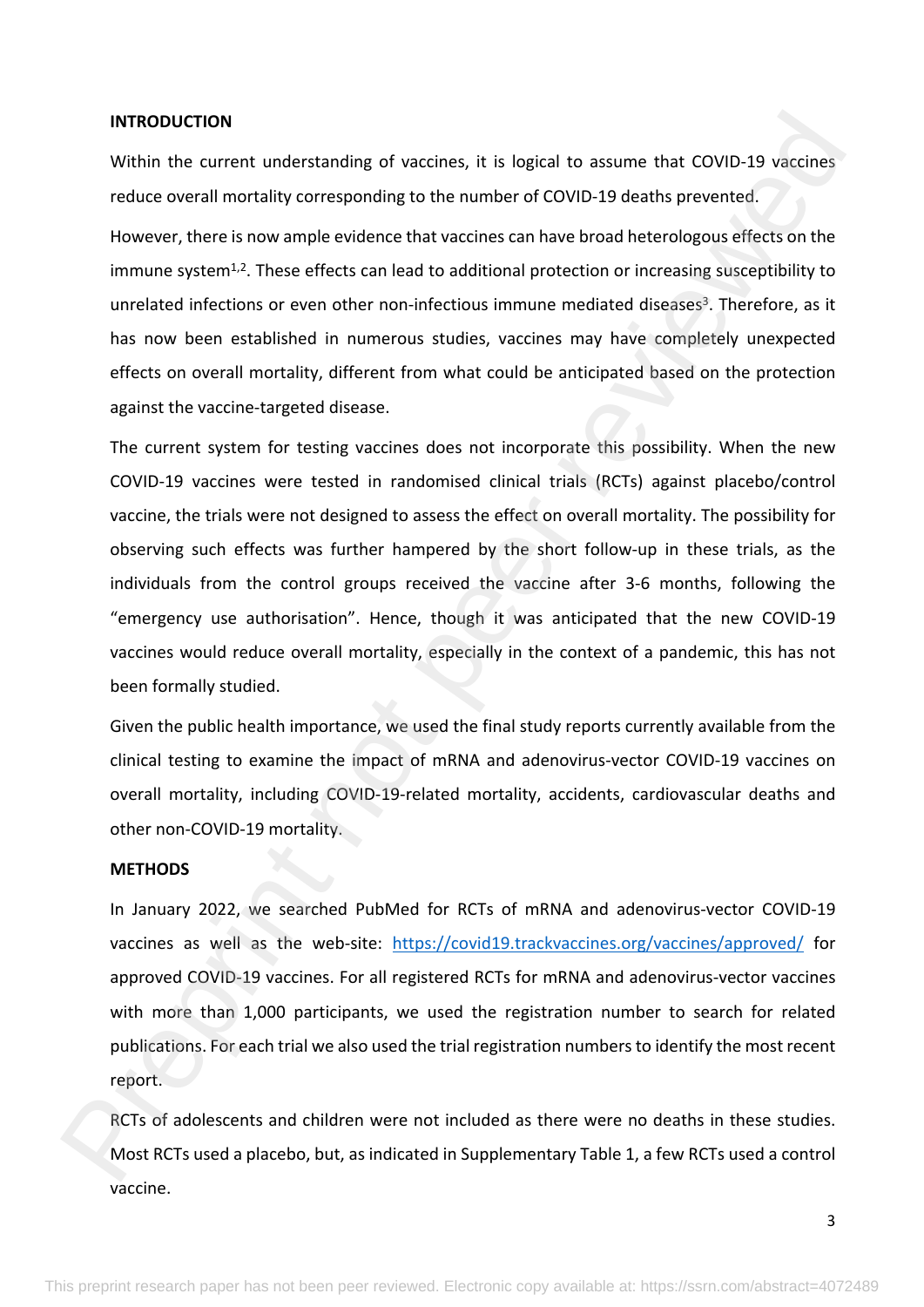The RCTs reported deaths as part of the safety assessment. We have grouped non-health-related deaths due to suicide, homicide, overdose, trauma and traffic accidents as "accidents". Apart from COVID-19 deaths and accidents, a large part of non-COVID-19 deaths were due to cardiovascular diseases. We therefore analysed overall mortality in the following categories: COVID-19 deaths, accidents, cardiovascular deaths, and other non-COVID-19 deaths. The two last groups were also combined in the category "non-accident, non-COVID-19 deaths" which covered deaths of natural causes other than COVID-19.

Several RCTs did not report the deaths by randomisation group or in sufficient detail to distinguish between these categories. In these cases, we wrote to the main authors to ask for the missing information. The additional information obtained in this way is described in Acknowledgements.

In the main analyses we examined the mortality risk rather than the mortality rate, as follow-up time was not reported in a consistent manner. Follow-up was reported as median or mean days of follow-up from 1<sup>st</sup> vaccination, from 2<sup>nd</sup> vaccination, or from 7 to 14 days after 2<sup>nd</sup> vaccination (Supplementary Table 1). Sometimes the focus was the individuals who were seronegative at enrolment, while sometimes the safety data-set covered everybody who had been enrolled in the trial. To assess the approximate follow-up time in the different trials and the crude mortality rates by 10,000 person-years (pyrs), we estimated the days of follow-up in the control groups from the 1<sup>st</sup> vaccination in the safety data set; in trials which did not report time from first vaccination but from the 2<sup>nd</sup> vaccination we assumed that participants followed the prescribed number of days between the 1<sup>st</sup> and 2<sup>nd</sup> dose of vaccine (Supplementary Table 2). The RCTs reported deaths as part of the safety assessment. We have grouped non-health tracted<br>deaths due to suidely, homicide, peerdose, i.comma and fraffic accidents? Apart<br>from COVID-19 deaths on deather analysed ones a

The mortality data from several studies were combined using the Mantel-Haenszel estimator providing risk ratios (RRs).

# **RESULTS**

We identified three RCTS of mRNA vaccine<sup>4-6</sup> and six RCTs of adenovirus-vector COVID-19 vaccines<sup>7-13</sup> with mortality data available (Supplementary Table 1).

### **mRNA vaccines**

The two major RCTs of mRNA vaccines, produced by Pfizer and Moderna, included 74,193 adults (>16 or >18 years of age) among whom there were 61 deaths (31 vaccine-recipients, 30 placeborecipients).4,5 These vaccines were not associated with lower overall mortality, the overall RR being 1.03 (0.63-1.71) (Table 1). The third RCT of mRNA vaccine, from CureVac<sup>6</sup>, reported 8

4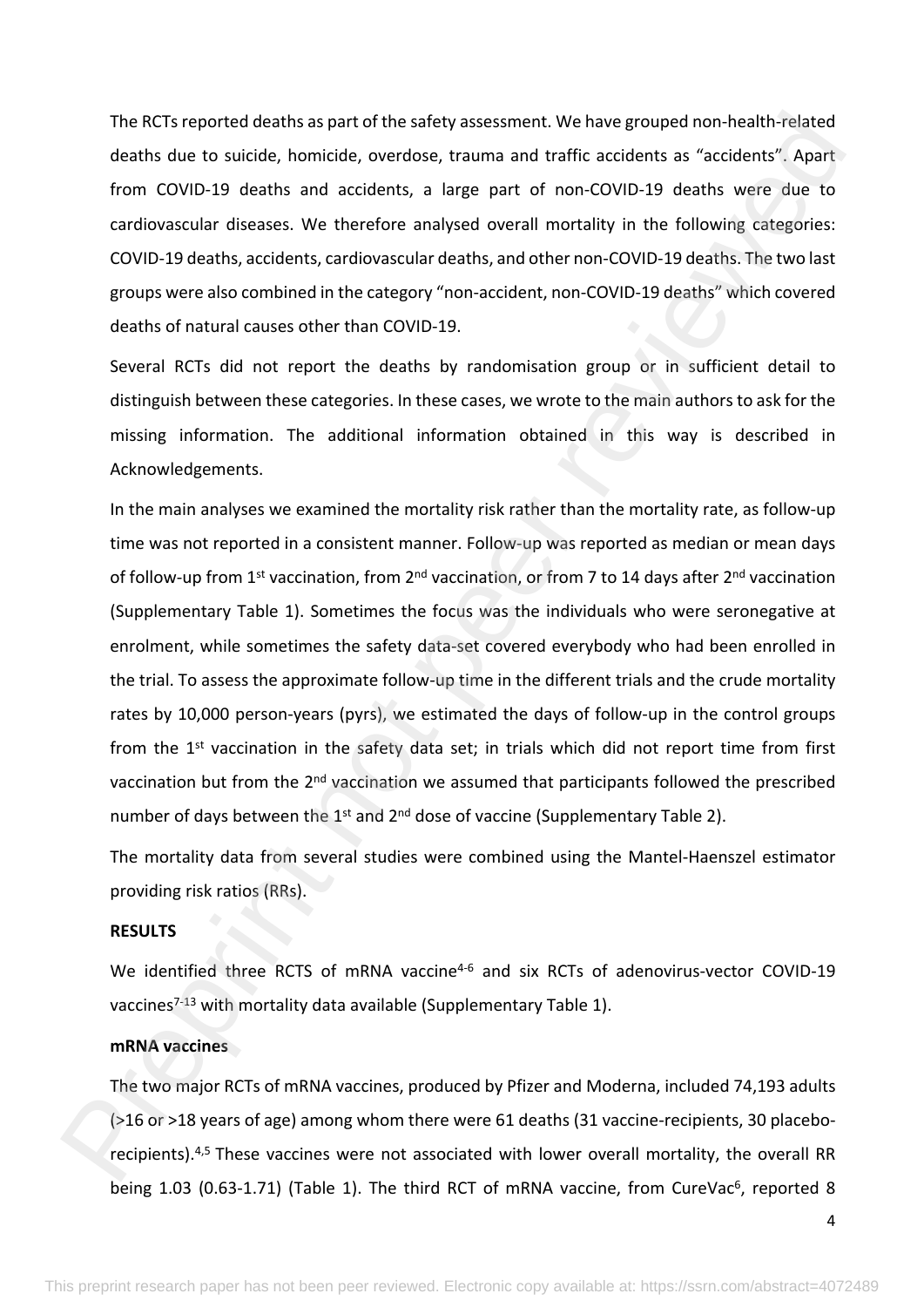deaths in the vaccine group and 6 in the placebo group, suggesting a similar trend as in the other two mRNA trials. However, the deaths in the CureVac RCT were not reported by cause of death, and since the vaccine has now been withdrawn due to low vaccine efficacy, it has not been included in Table 1.

The Pfizer<sup>4</sup> and Moderna<sup>5</sup> vaccines were associated with a lower risk of COVID-19 death (Table 1). As expected, they were not associated with the risk of accidental deaths. Fifty percent of the non-COVID-19 deaths (27/54) were cardiovascular; there was no beneficial effect of the vaccines on such deaths (RR=1.45 (0.67-3.13)). The RR for non-accident, non-COVID-19 death was 1.17 (0.67-2.05) (Table 1).

### **Adenovirus-vector vaccines**

The five RCTs of adenovirus-vector COVID-19 vaccines presented in Table 2 included 122,164 adults among whom there were 46 deaths (16 vaccine-recipients, 30 controls). The interim report of the Ad5-nCoV RCT<sup>13</sup> did not report the causes of deaths by randomisation groups.

The adenovirus-vector vaccines were associated with a reduction in overall mortality, the RR being 0.37 (0.19-0.70) (Table 2). This was due to lower COVID-19 mortality (RR=0.11 (0.02-0.87)) and lower cardiovascular mortality (0 vs. 5 deaths, Table 2).

The trend for lower overall mortality was consistent in the larger trials of AstraZeneca<sup>7-10</sup>  $(RR=0.50 (0.22-1.15))$  and Johnson&Johnson<sup>11</sup> (RR=0.19 (0.05-0.64)), but not in the Gam-COVID-Vac RCT<sup>12</sup>, which had few deaths. The AstraZeneca RCTs in UK and Brazil<sup>10</sup> used a control vaccine rather than a placebo, but there were too few events to examine whether that had an impact.

Twenty-six percent (12/46) of deaths in the adenovirus-vector vaccines RCTs were due to accidents. The non-accident, non-COVID-19 RR was 0.38 (0.17-0.88) in the adenovirus-vector RCTs (Table 2).

### **Comparison of mRNA and adenovirus-vector vaccines**

Both types of vaccines protected against COVID-19 death but had differential effects on overall mortality (p=0.030) (Figure 1). Compared with the mRNA RCTs, the RR for overall mortality was lower in the adenovirus RCTs, with a ratio-ratio of 0.36 (0.16-0.82) ((0.37 (0.19-0.70)/1.03 (0.63- 1.71)) (Tables 1 and 2). The two groups of vaccines also differed with respect to "non-accident, non-COVID-19 mortality" (test of homogeneity, p=0.046). The impact differed most strongly for cardiovascular deaths (p=0.03) (Tables 1 and 2). Compared with the mRNA vaccines (Table 1), deaths in the vaccine group and 6 in the placebo group, suggesting a similar tend as in the other<br>two mRNA (talk However, the deaths in the CureVice RCT were not reported by cause of death,<br>and since the vaction is now be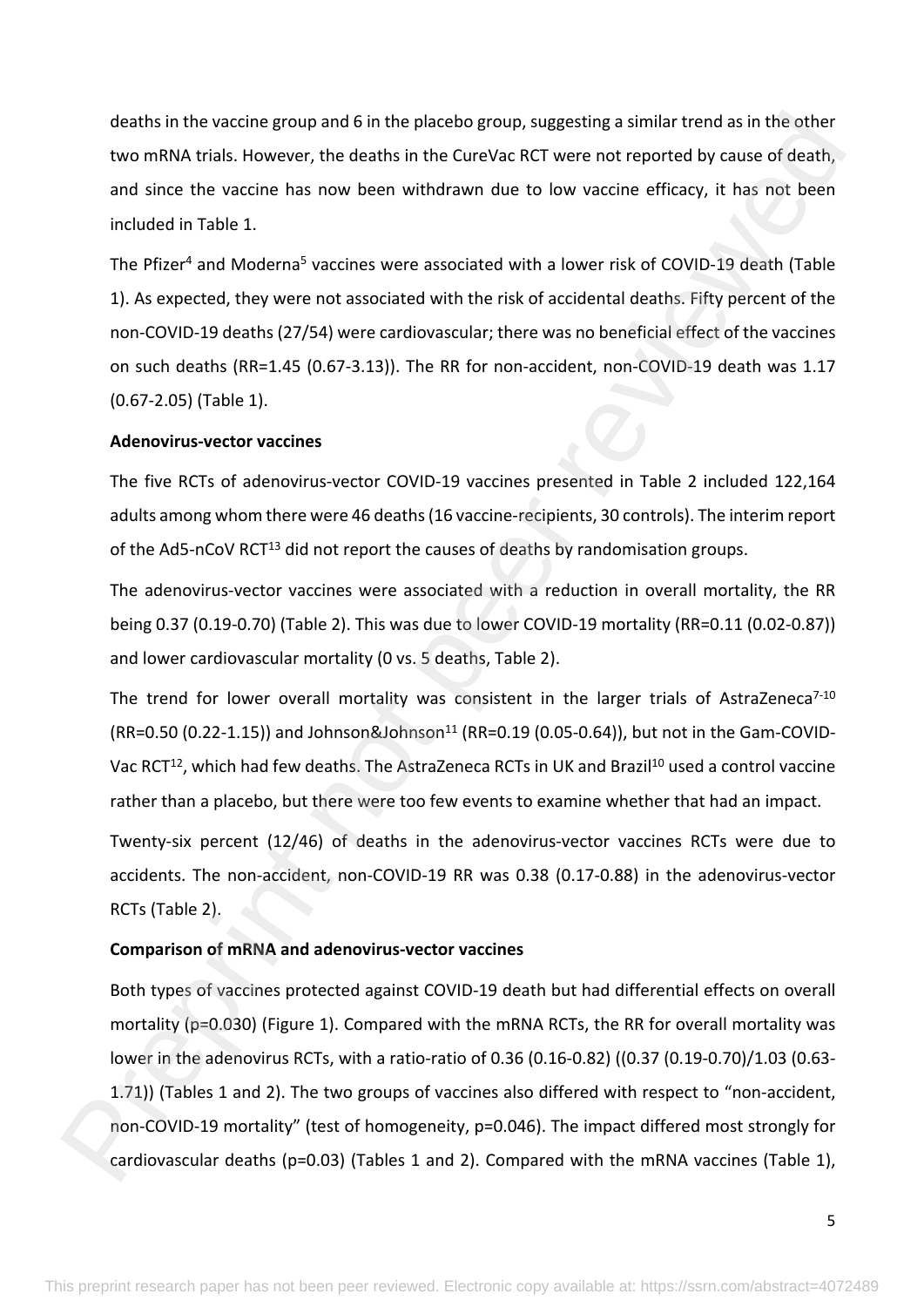both Johnson&Johnson (p=0.01) and AstraZeneca (p=0.15) tended to have lower overall mortality.

### **Sensitivity analyses**

If the underlying mortality rates for different causes of death differed in the RCTs, this could affect the comparison between mRNA and adenovirus-vector vaccines. In the unvaccinated control groups (Supplementary Table 2), accidents and COVID-19 deaths were slightly more common in the adenovirus-vector trials than in the mRNA trials. However, there was no difference in the rates of "non-accident, non-COVID-19 deaths" in the mRNA (16/10,000 pyrs) and adenovirus-vector vaccine trials (15/10,000 pyrs).

### **DISCUSSION**

Based on the RCTs with the longest possible follow-up, mRNA vaccines had no effect on overall mortality despite protecting against fatal COVID-19. On the other hand, the adenovirus-vector vaccines were associated with lower overall mortality and lower non-accident, non-COVID-19 mortality. The pattern of effects was internally consistent in the RCTs of mRNA and adenovirusvector vaccines, respectively.

An intrinsic limitation for the estimation of overall mortality during the COVID-19 pandemic is the nature of the cohorts studied. Most of the volunteers participating in the trials were adult individuals in general good health, resulting in low COVID-19 and overall mortality. In a real-life situation in which the COVID-19 vaccines are administered to highly vulnerable populations with high COVID-19-dependent mortality, significant gains in overall mortality are expected, also for mRNA vaccines. However, the intriguing differences in the effects on non-accident, non-COVID-19 mortality are likely to persist, and should be further investigated in future studies. both Johnson &Johnson (p=0.01) and AstraZeneca (p=0.15) issneds to have lower overall<br>motolity,<br>manipeses<br>of the underlying montality rates for different causes of death differed in the RCTs, this could<br>diffect the compari

The contrast suggests that adenovirus-vector vaccines compared with placebo have beneficial non-specific effects, reducing the risk of non-COVID-19 diseases. The most important cause of non-COVID-19 death was cardiovascular disease, against which the data for the current RCTs suggest that the adenovirus-vector vaccines provide significant protection.

## **Strength and limitations**

The number of deaths in these RCTs was limited and chance can therefore have played a role in these findings. However, the internally consistent effect and the large difference in effect sizes between the two vaccine types speaks against "chance" as the main explanation.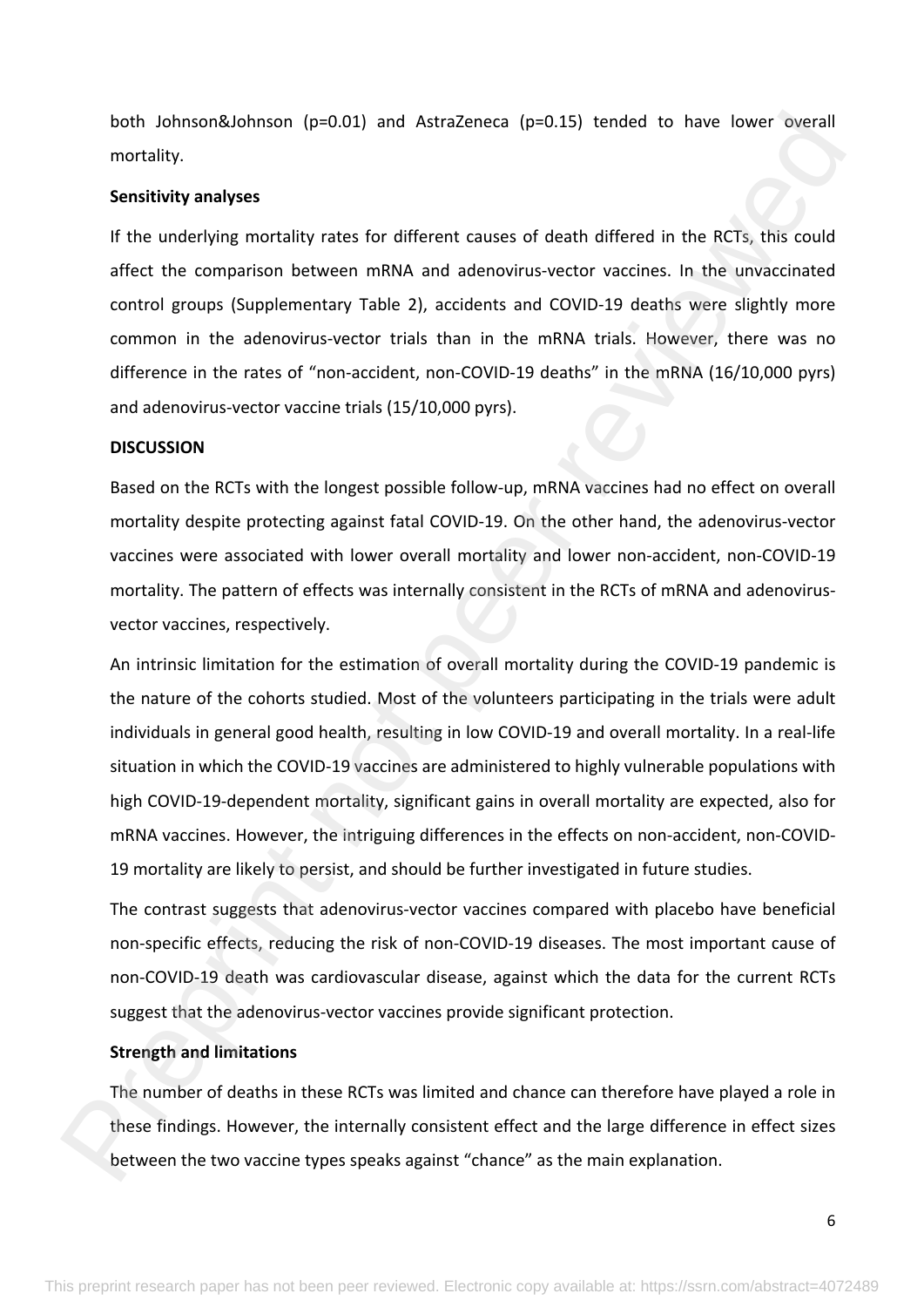Differences between the study populations in the trials of the two vaccine types could have biased the comparison. A slightly larger proportion of the participants from the adenovirus-RCTs may have been from middle- and low-income countries (Supplementary Table 1), so different disease patterns and level of care could have influenced the number of deaths.

Regarding causes of death, the mRNA RCTs had longer follow-up and more individuals were infected with COVID-19 than in the adenovirus-vector vaccine RCTs (Supplementary Table 1), but there were more COVID-19 deaths in the adenovirus-vector RCTs (Supplementary Table 2). Participants in the mRNA RCTs may have had access to better health care during COVID-19 infection and this may have reduced the estimated impact of mRNA vaccines on overall mortality. Furthermore, it cannot be excluded that different research groups had different criteria for diagnosing COVID-19 death and non-COVID-19 death, so that the RRs for COVID-19 deaths and non-COVID-19 deaths would change if uniform criteria had been used. However, this would not affect overall mortality estimates, which still differ substantially for the adenovirus-vector vaccines in relation to the mRNA vaccines. Differences between the study populations in the trials of the two societie types could have<br>biased the comparison. As lightly lorger proportion of the participans from the adenovirus-RCTs<br>may have been from middle- and lo

There was a higher proportion of accidents in the adenovirus-vector vaccine RCTs and when accidents were excluded, the contrast between mRNA and adenovirus-vector vaccines became stronger. Cardiovascular deaths were more common in the mRNA RCTs; participants in these trials may have had more co-morbidity or more events because they had longer follow-up (Supplementary Table 1). However, the effect of COVID-19 vaccines on cardiovascular events differed, being beneficial for the adenovirus-vector vaccines but not for the mRNA vaccines. The lack of impact of mRNA vaccines on cardiovascular morbidity is supported by a recent epidemiological survey in France<sup>14</sup>. Altogether, it is unlikely that the different mortality trends for the mRNA versus the adenovirus-vector RCTs can fully explain the contrast between the two types of vaccines.

Since there are well established sex-differences in the immune system, it is important to report and analyse data by sex<sup>15</sup>. This was unfortunately not possible for the present study, since the RCTs only reported deaths by randomisation allocation, not by sex. However, in the key RCTs<sup>4,5,7,11</sup> the sex-distribution was similar, and thus differences in sex-enrolment in the RCTs are unlikely to explain the differential effect of the two types of vaccines.

Beneficial effects on overall mortality were recently reported in an observational study from Buenos Aires in Argentina which mainly used non-mRNA vaccines<sup>16</sup>. In contrast to the RCTs of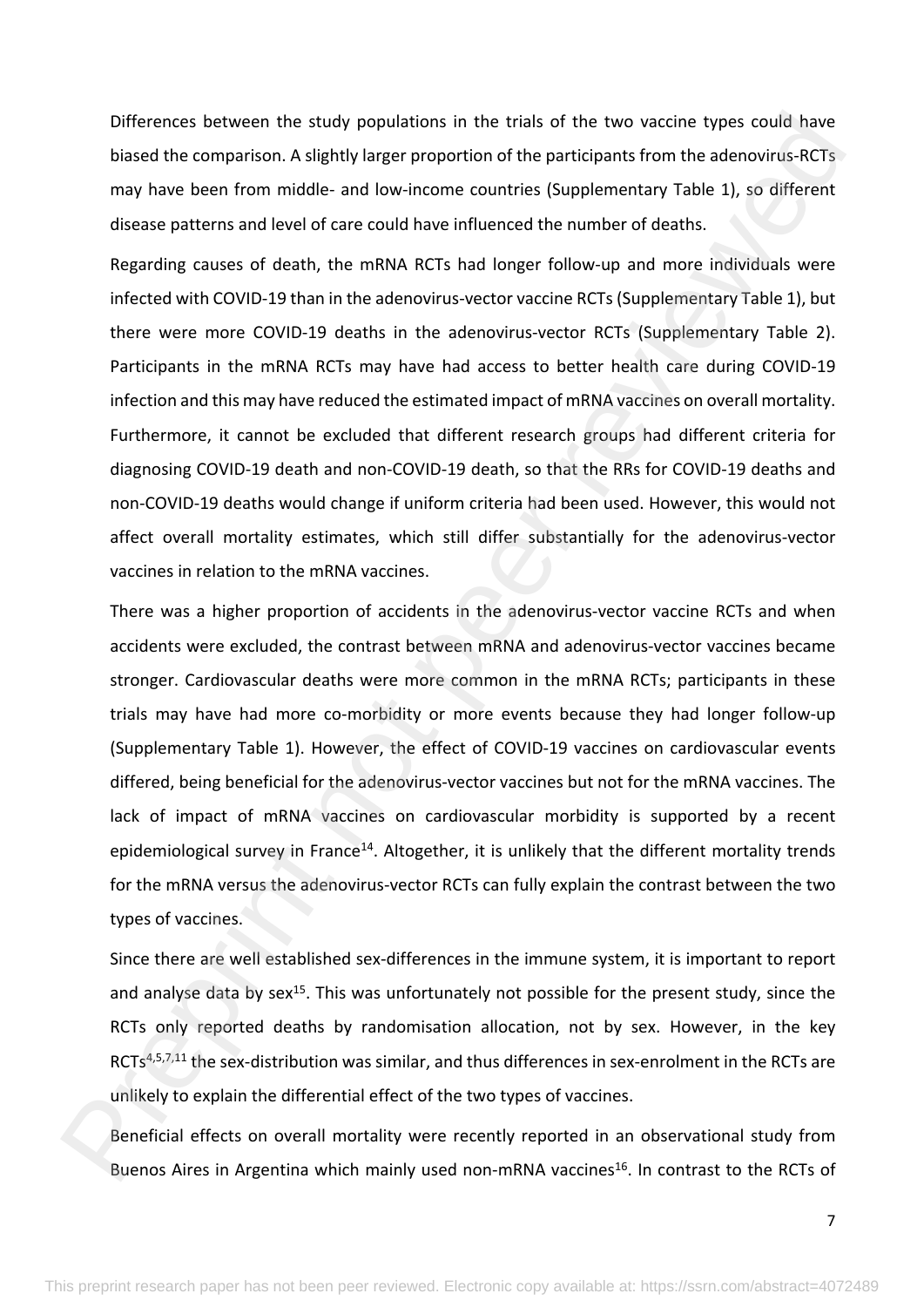mRNA vaccines, an observational study from CDC<sup>17</sup> reported lower rates of non-COVID-19 mortality among mRNA-vaccinated individuals. However, these observational studies have numerous sources of bias, including healthy vaccinée bias, and merely underscore that RCTs are needed to address the association between vaccination and overall health.

### **Interpretation**

The substantial mortality reduction associated with adenovirus-vector vaccines is surprising and may be difficult to understand if the expectation is that vaccines only protect against death from the target-disease. The result may be interpreted as implausible and dismissed<sup>18</sup>. It is therefore important to take into consideration that such non-specific effects, and their immunological basis, have been established for several other vaccines. For example, RCTs have shown that BCG vaccine against tuberculosis (TB) reduces neonatal mortality by more than a third<sup>19,20</sup>, and this effect was not due to prevention against TB, but by protection against deaths from sepsis and respiratory infections. Immunological studies have shown that such effects are indeed biologically plausible; BCG positively affects the innate immune system leading to enhanced resistance towards a broad range of pathogens $^{21}$ . Furthermore, BCG vaccine has been associated with decreased systemic inflammation<sup>22</sup>. While such immunological studies are yet to be conducted for adenovirus-vector vaccines, it is still within current knowledge that adenovirusvector vaccines could have beneficial non-specific effects, as indicated by the RCT data. mRNA vaccines, an observational study from CDC<sup>7</sup> reported lower rates of non-COVD 19<br>montatily among mRNA-vaccinated individuals. However, these observational studies have<br>numerous sources of bias, including healthly vac

### **Immunological mechanisms**

The different adenovirus-vector vaccines are based on different adenovirus vectors<sup>23</sup>, e.g. ChAdOx1 was derived from chimpanzee adenovirus, Johnson&Johnson uses adenovirus 26, and Gam-COVID-Vac used first adenovirus 26 and then adenovirus 5. Pre-existing immunity against the vector may thus differ between the various vaccines. Furthermore, different vaccine technologies were applied, with regards to choices of production cell lines, viral signal peptides  $etc<sup>23</sup>$ , so it is quite likely that the different adenovirus-vector vaccines could have different nonspecific effects if the RCTs had been sufficiently large to measure differences. So far, only the Johnson&Johnson and the AstraZeneca vaccines have been examined in studies large enough to assess differences in mortality; these two vaccine types appeared to have similar beneficial nonspecific effects on overall mortality. Non-specific effects of vaccines have been observed to differ between live-attenuated vaccines and non-live vaccines<sup>2</sup>. We speculate that even though the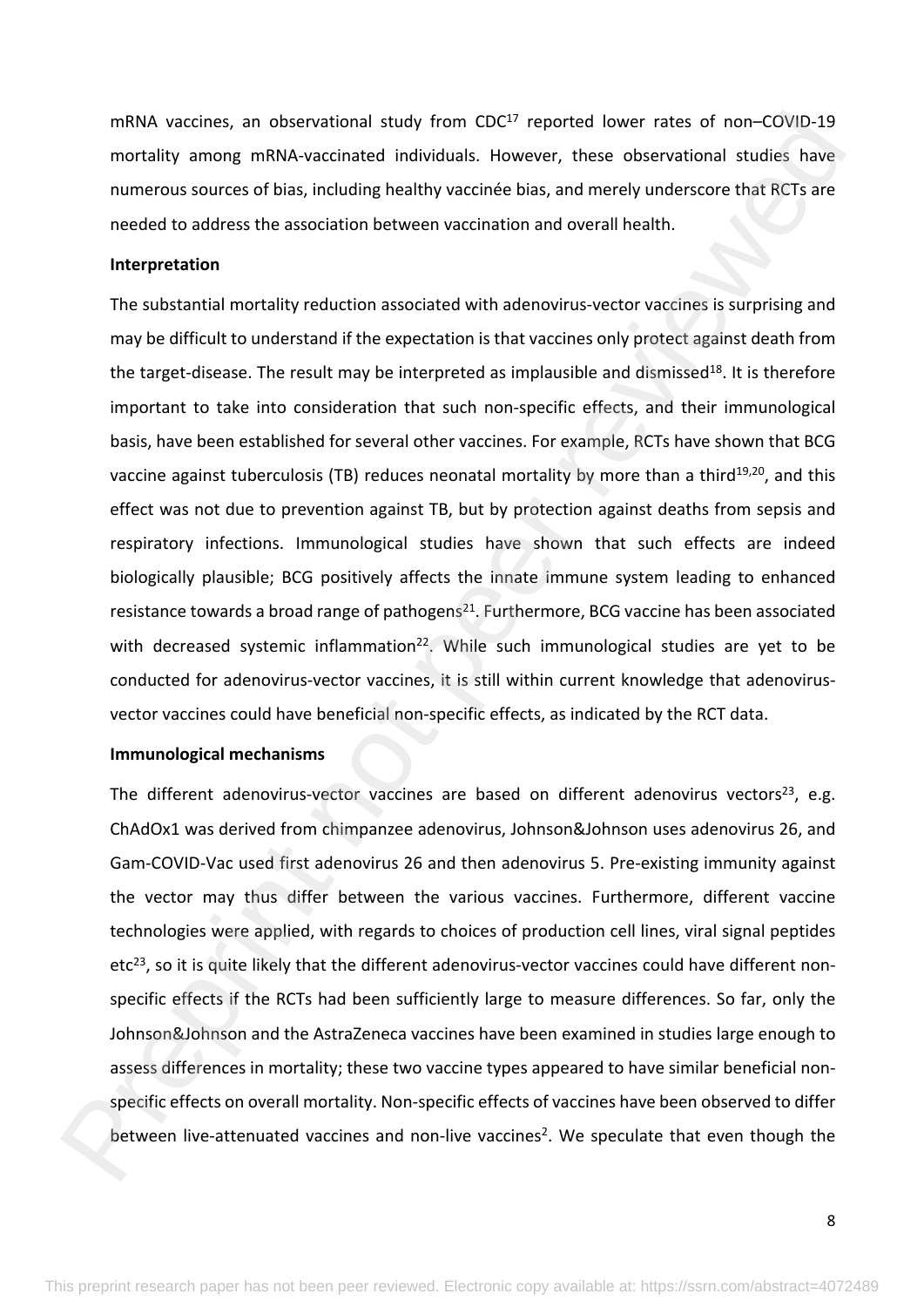adenovirus-vector is replication deficient, it may prime the immune system in a way similar to a "live" vaccine<sup>2</sup>.

The Pfizer and Moderna mRNA vaccines are technologically very similar<sup>23</sup>. However, there are subtle differences between the two vaccines, both with respect to the RNA and the carriers, and a higher amount of RNA per dose is used in the Moderna vaccine. The present analysis had low power to detect differences in effect between the two mRNA vaccines. A recent study has reported that the Pfizer/BioNTech mRNA vaccines modulate transcriptional profiles in innate immune cells<sup>24</sup>, but the impact on the antimicrobial functions of these cells is not yet known. In an animal study the lipid nanoparticles carrying the vaccine were associated with enhanced inflammation<sup>25</sup>.

Similar to mRNA vaccines, adenovirus-vector vaccines are intended to result in the production of S proteins from a specific mRNA in cells of the vaccinée. The pathway to this effect is however substantially more complex than with mRNA vaccines, because it takes a detour of the adenoviral DNA through the nucleus (where it remains extrachromosomal) and requires a number of additional cellular processes, including RNA transcription and processing<sup>23</sup>. It is unclear whether such differences between the two vaccine types could play a role for their apparently different effects on overall mortality. Future comprehensive studies on the heterologous immune effects of both mRNA and adenovirus-vector COVID-19 vaccines are warranted.

### **Implications**

Major differences in the overall mortality impact between two of the major types of COVID-19 vaccines used in the world are of obvious public health importance.

While mass-vaccination programs with COVID-19 vaccines are rolled out, data on their effects on non-COVID-19 mortality should be collected. As COVID-19 mortality comes under better control due to herd immunity and increasing vaccination coverage, the impact on non-COVID-19 mortality becomes particularly important from a public health perspective. Unfortunately, the opportunity for conducting large-scale RCTs vaccine-vs-placebo trials passed once the vaccines were introduced generally in the population. To throw light on the potential differences in nonspecific effects between vaccine types, one way forward would be for public health authorities to conduct RCTs comparing the mRNA vaccines and adenovirus-vector vaccines for their effect on overall COVID-19 mortality as well as non-COVID-19 mortality. adenovirus vector is replication deficient, it may prime the immune system in a way similiar to a<br>"he<sup>ve</sup> vaccine".<br>The <sup>pe</sup> vaccine and Moderna mRNA vaccines are technologically very similar<sup>33</sup>. However, there are<br>subtle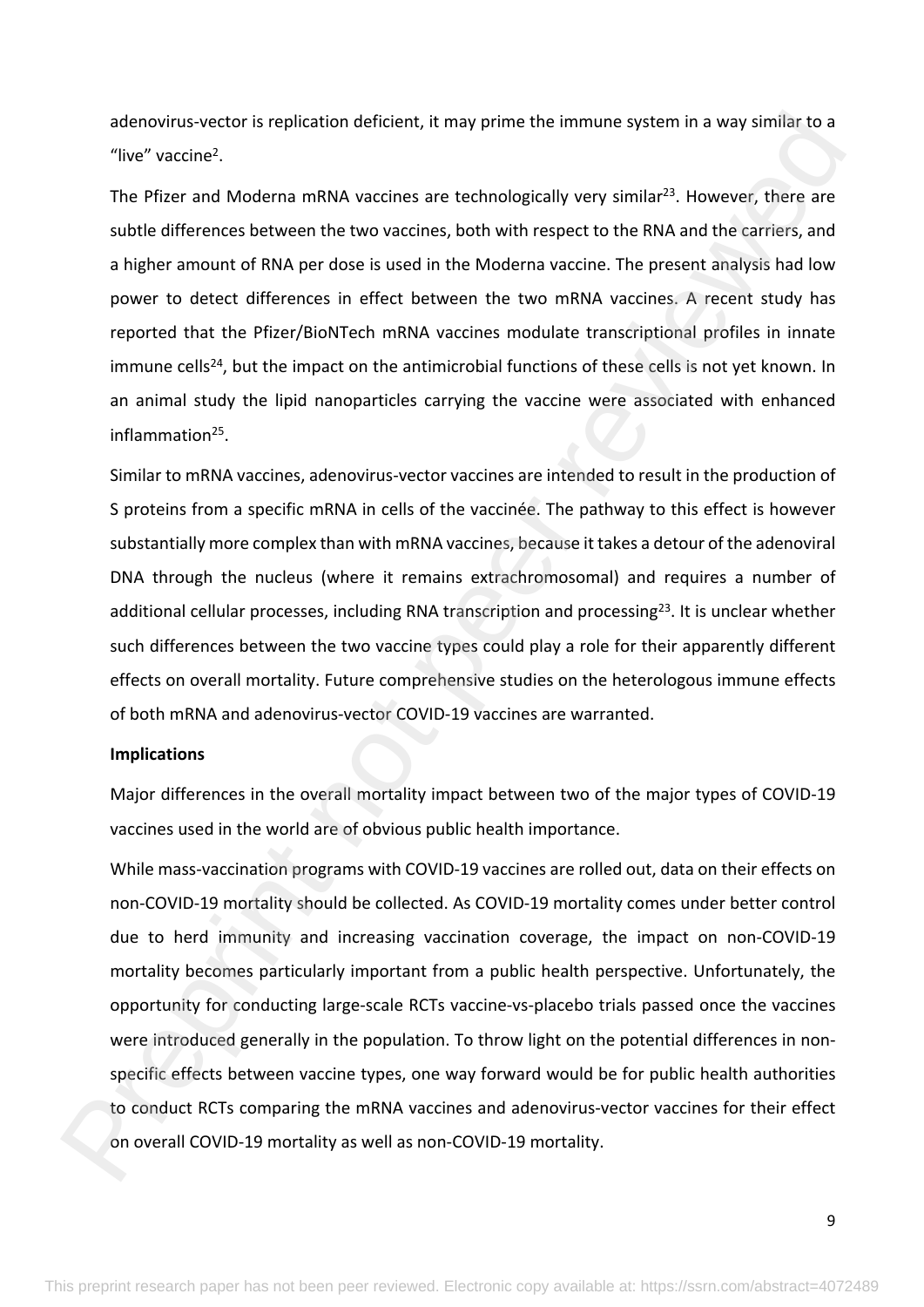Even if effects within the group of adenovirus-vector vaccines would turn out to be more heterogeneous with longer follow-up and when more studies have been published, it seems clear that the overall health effects of the Johnson&Johnson and AstraZeneca vaccines should be tested against the leading mRNA vaccines. In addition, future trials of new COVID-19 vaccines should be compelled to report mortality data by cause and sex. Post-licensure monitoring and evaluation should also focus on overall, non-accidental mortality.

### **CONCLUSIONS**

Potential differences in the effects of adenovirus-vector and mRNA vaccines on overall mortality, if true, could have a major impact on global health. If validated in additional studies, the protective heterologous effects of adenovirus-based vaccines on non-COVID-19 mortality, in addition to their effectiveness against SARS-CoV-2 infection, may represent an important advantage in vulnerable populations in which cardiovascular mortality is important. The differences in heterologous effects between various vaccine types need to be explored and, if confirmed, taken into consideration when planning future public health policy.

Ironically, the rich countries in Europe and USA have emphasized the more expensive mRNA vaccines because these vaccines have slightly better short-term vaccine efficacy against COVID-19 than the relatively inexpensive adenovirus-vector vaccines, and due to the detection of a rare blood clotting disorder associated with the adenovirus-vector vaccines. While this decision is understandable in the short-term during a situation with high COVID-19-related mortality, in the endemic situation in which COVID-19-related deaths have decreased this decision may need to be reassessed. Otherwise, if the protective effects of adenovirus-vector vaccines on overall mortality in the RCTs reflect the reality, this could turn out to be a very costly decision, both economically and health wise. Even if effects within the group of adenovirus vector vectines would turn out to be more heterogeneous with longer follow-go and when more students howe been published, it seems clear that the constrained in the constraine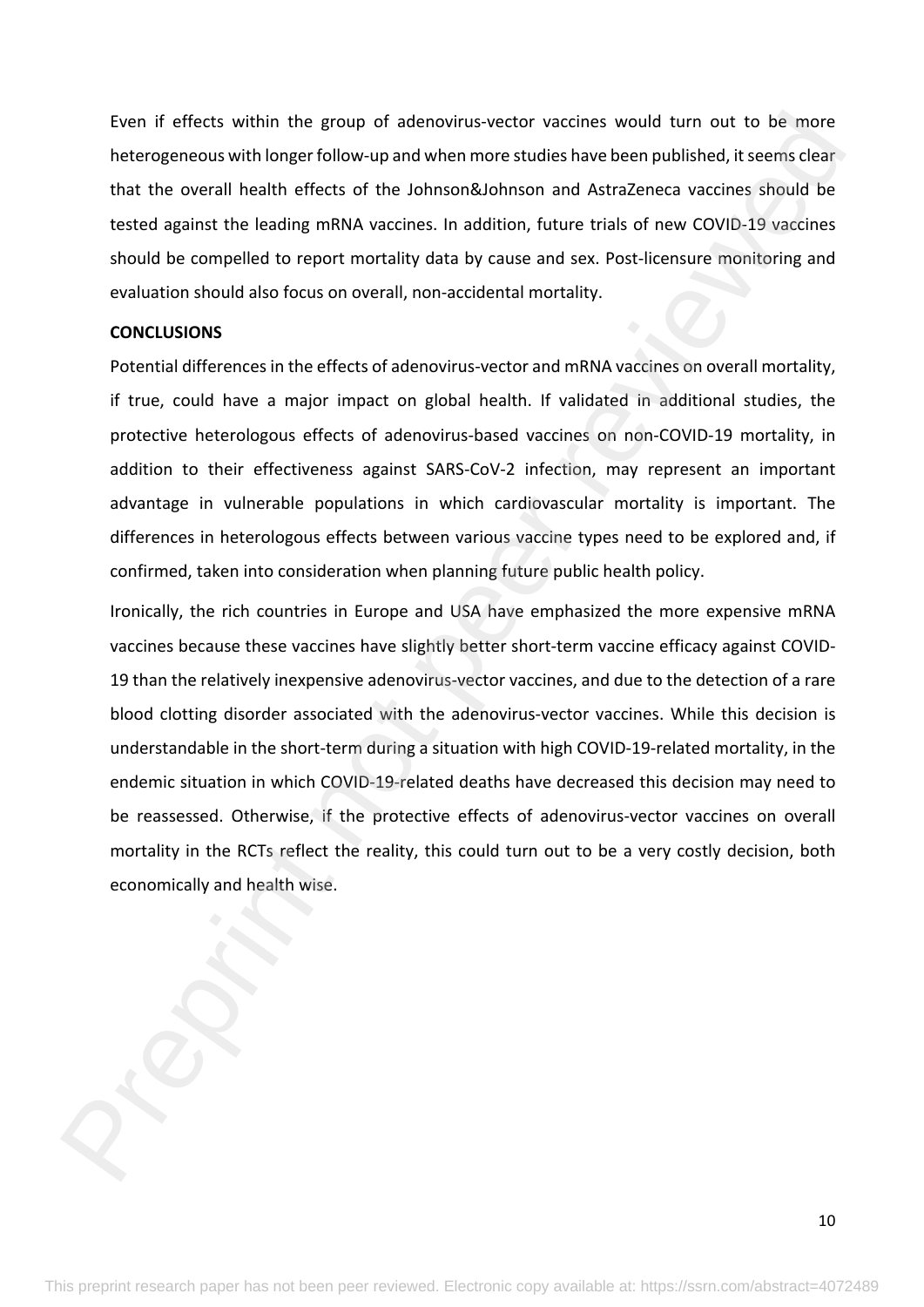**Contributions:** CSB, MN and PA initiated the study and wrote the first draft; FSB and SN helped with the review and statistical analysis. All authors contributed to the final version.

**Acknowledgements:** Professor George Davey Smith kindly provided comments on a previous version of the paper. We are also very grateful to the authors of the papers on RCTs of COVID-19 vaccines who provided additional information. In relation to paper (7), Professor Falsey kindly provided the information that though there were three cases of death from cardiovascular diseases reported in the paper there was only 2 deaths. In relation to paper (8) and paper (9), Professor Madhi and Dr. Izu kindly provided the causes of death which had not been reported in the paper. In relation to paper (10), the information was provided by the study authors. Con[t](http://www.bmj.com/content/347/bmj.f4796)ributions: CSB, MN and PA initiated the study and word: the first draft; FSB and SN hielped<br>with the review and statistical analysis. All authors contributed to the final versions.<br>Advantagements: Preference George Dav

**Conflict of interest:** nothing to declare.

**Funding:** The work on the non-specific effects of vaccines was supported by private donations from Dr. Allan Schapira. The work on non-specific effects of vaccines has previously been supported by the Danish Council for Development Research, Ministry of Foreign Affairs, Denmark [grant number 104.Dan.8.f.], Novo Nordisk Foundation and European Union FP7 support for OPTIMUNISE (grant: Health-F3-2011-261375). CSB held a starting grant from the ERC (ERC-2009- StG-243149). CVIVA was supported by a grant from the Danish National Research Foundation (DNRF108). PA held a research professorship grant from the Novo Nordisk Foundation.

**Independence:** The funding agencies had no role in the study design, data collection, data analysis, data interpretation, or the writing of the report.

**Transparency declaration:** The lead author affirms that the manuscript is an honest, accurate, and transparent account of the study being reported; that no important aspects of the study have been omitted; and that any discrepancies from the study as planned have been explained.

**Data sharing:** All relevant data has already been published.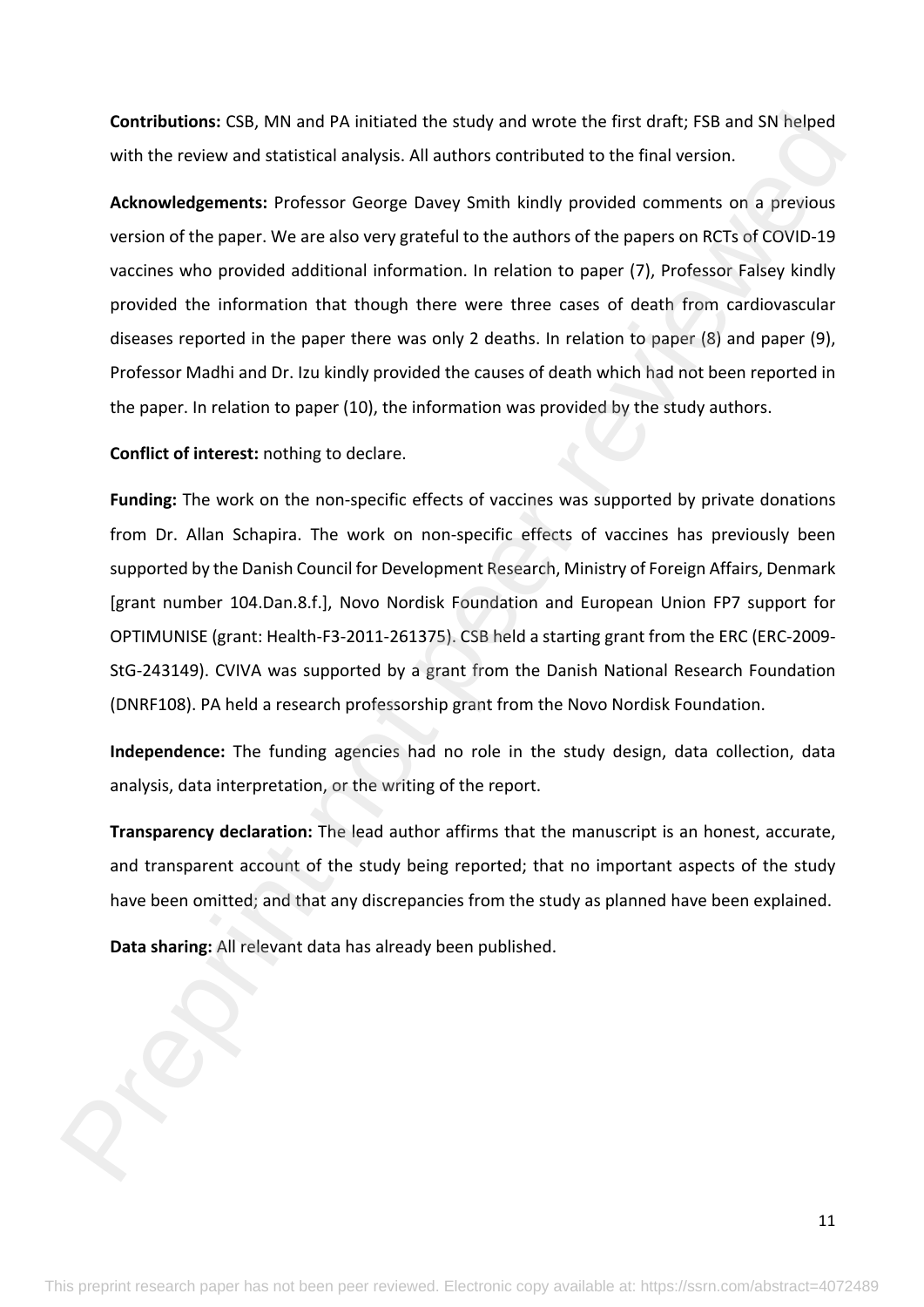# **References**

- 1. NIAID workshop on secondary vaccine effects. *Nat Immunol* 2021; **22**(11): 1363-6.
- 2. Benn CS, Fisker AB, Rieckmann A, Sørup S, Aaby P. Vaccinology: time to change the paradigm? *Lancet Infect Dis* 2020.
- 3. Ristori G, Faustman D, Matarese G, Romano S, Salvetti M. Bridging the gap between vaccination with Bacille Calmette-Guerin (BCG) and immunological tolerance: the cases of type 1 diabetes and multiple sclerosis. *Curr Opin Immunol* 2018; **55**: 89-96.
- 4. Thomas SJ, Moreira ED, Jr., Kitchin N, et al. Safety and Efficacy of the BNT162b2 mRNA Covid-19 Vaccine through 6 Months. *N Engl J Med* 2021; **385**(19): 1761-73.
- 5. El Sahly HM, Baden LR, Essink B, et al. Efficacy of the mRNA-1273 SARS-CoV-2 Vaccine at Completion of Blinded Phase. *N Engl J Med* 2021; **385**(19): 1774-85.
- 6. Kremsner PG, Ahuad Guerrero RA, Arana-Arri E, et al. Efficacy and safety of the CVnCoV SARS-CoV-2 mRNA vaccine candidate in ten countries in Europe and Latin America (HERALD): a randomised, observer-blinded, placebo-controlled, phase 2b/3 trial. *Lancet Infect Dis* 2021.
- 7. Falsey AR, Sobieszczyk ME, Hirsch I, et al. Phase 3 Safety and Efficacy of AZD1222 (ChAdOx1 nCoV-19) Covid-19 Vaccine. *N Engl J Med* 2021; **385**(25): 2348-60.
- 8. Madhi SA, Baillie V, Cutland CL, et al. Efficacy of the ChAdOx1 nCoV-19 Covid-19 Vaccine against the B.1.351 Variant. *N Engl J Med* 2021; **384**(20): 1885-98.
- 9. Madhi SA, Koen AL, Izu A, et al. Safety and immunogenicity of the ChAdOx1 nCoV-19 (AZD1222) vaccine against SARS-CoV-2 in people living with and without HIV in South Africa: an interim analysis of a randomised, double-blind, placebo-controlled, phase 1B/2A trial. *Lancet HIV* 2021; **8**(9): e568-e80.
- 10. Voysey M, Costa Clemens SA, Madhi SA, et al. Single-dose administration and the influence of the timing of the booster dose on immunogenicity and efficacy of ChAdOx1 nCoV-19 (AZD1222) vaccine: a pooled analysis of four randomised trials. *Lancet* 2021; **397**(10277): 881-91.
- 11. Sadoff J, Gray G, Vandebosch A, et al. Safety and Efficacy of Single-Dose Ad26.COV2.S Vaccine against Covid-19. *N Engl J Med* 2021; **384**(23): 2187-201.
- 12. Logunov DY, Dolzhikova IV, Shcheblyakov DV, et al. Safety and efficacy of an rAd26 and rAd5 vector-based heterologous prime-boost COVID-19 vaccine: an interim analysis of a randomised controlled phase 3 trial in Russia. *Lancet* 2021; **397**(10275): 671-81.
- 13. Halperin SA, Ye L, MacKinnon-Cameron D, et al. Final efficacy analysis, interim safety analysis, and immunogenicity of a single dose of recombinant novel coronavirus vaccine (adenovirus type 5 vector) in adults 18 years and older: an international, multicentre, randomised, double-blinded, placebo-controlled phase 3 trial. *Lancet* 2021; **399**(10321): 237-48. References<br>
1. Notif the peer reviewed and the state of motion (1201), 22(11): 1363-6.<br>
1. Notif Correlation Matters of References<br>
2. Berne Correlation Matters of References<br>
1. Berne Correlation Matters of References<br>
1
	- 14. Jabagi MJ, Botton J, Bertrand M, et al. Myocardial Infarction, Stroke, and Pulmonary Embolism After BNT162b2 mRNA COVID-19 Vaccine in People Aged 75 Years or Older. *JAMA* 2022; **327**(1): 80-2.
	- 15. Klein SL. Immune cells have sex and so should journal articles. *Endocrinology* 2012; **153**(6): 2544-50.
	- 16. Macchia A, Ferrante D, Angeleri P, et al. Evaluation of a COVID-19 Vaccine Campaign and SARS-CoV-2 Infection and Mortality Among Adults Aged 60 Years And Older in a Middle-Income Country. *JAMA Netw Open* 2021; **4**(10): e2130800.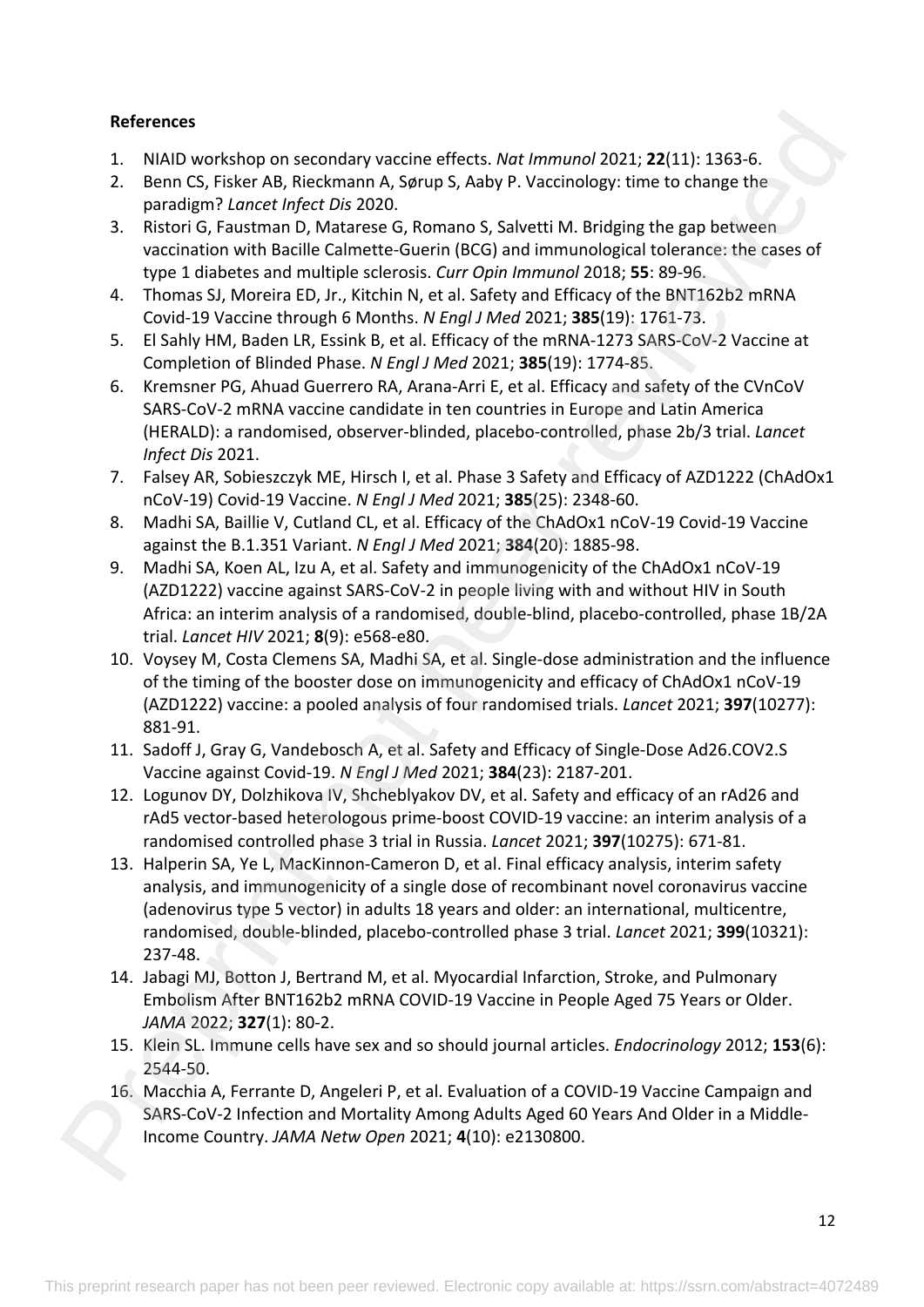- 17. Xu S, Huang R, Sy LS, et al. COVID-19 Vaccination and Non-COVID-19 Mortality Risk Seven Integrated Health Care Organizations, United States, December 14, 2020-July 31, 2021. *MMWR Morb Mortal Wkly Rep* 2021; **70**(43): 1520-4. 17. Notice in the system of Notechnical and Not COVID 19 Vectorial to the MMW Miss. Second<br>
MeMW More interest (May Her 2012): 1984-31: 1824-1824, 2001-21 More interest (May More interest)<br>
18. Fine PF, Smith P6, Evans 51
	- 18. Fine PE, Smith PG, Evans SJ. Non-specific effects of BCG? *J Infect Dis* 2012; **205**(3): 515; author reply 7-8.
	- 19. Aaby P, Roth A, Ravn H, et al. Randomized trial of BCG vaccination at birth to low-birthweight children: beneficial nonspecific effects in the neonatal period? *J Infect Dis* 2011; **204**(2): 245-52.
	- 20. Biering-Sorensen S, Aaby P, Lund N, et al. Early BCG-Denmark and Neonatal Mortality Among Infants Weighing <2500 g: A Randomized Controlled Trial. *Clin Infect Dis* 2017; **65**(7): 1183-90.
	- 21. Kleinnijenhuis J, Quintin J, Preijers F, et al. Bacille Calmette-Guerin induces NOD2 dependent nonspecific protection from reinfection via epigenetic reprogramming of monocytes. *Proc Natl Acad Sci U S A* 2012; **109**(43): 17537-42.
	- 22. Koeken V, de Bree LCJ, Mourits VP, et al. BCG vaccination in humans inhibits systemic inflammation in a sex-dependent manner. *J Clin Invest* 2020.
	- 23. Heinz FX, Stiasny K. Distinguishing features of current COVID-19 vaccines: knowns and unknowns of antigen presentation and modes of action. *NPJ Vaccines* 2021; **6**(1): 104.
	- 24. Arunachalam PS, Scott MKD, Hagan T, et al. Systems vaccinology of the BNT162b2 mRNA vaccine in humans. *Nature* 2021; **596**(7872): 410-6.
	- 25. Ndeupen S, Qin Z, Jacobsen S, Bouteau A, Estanbouli H, Igyártó BZ. The mRNA-LNP platform's lipid nanoparticle component used in preclinical vaccine studies is highly inflammatory. *iScience* 2021; **24**(12): 103479.

13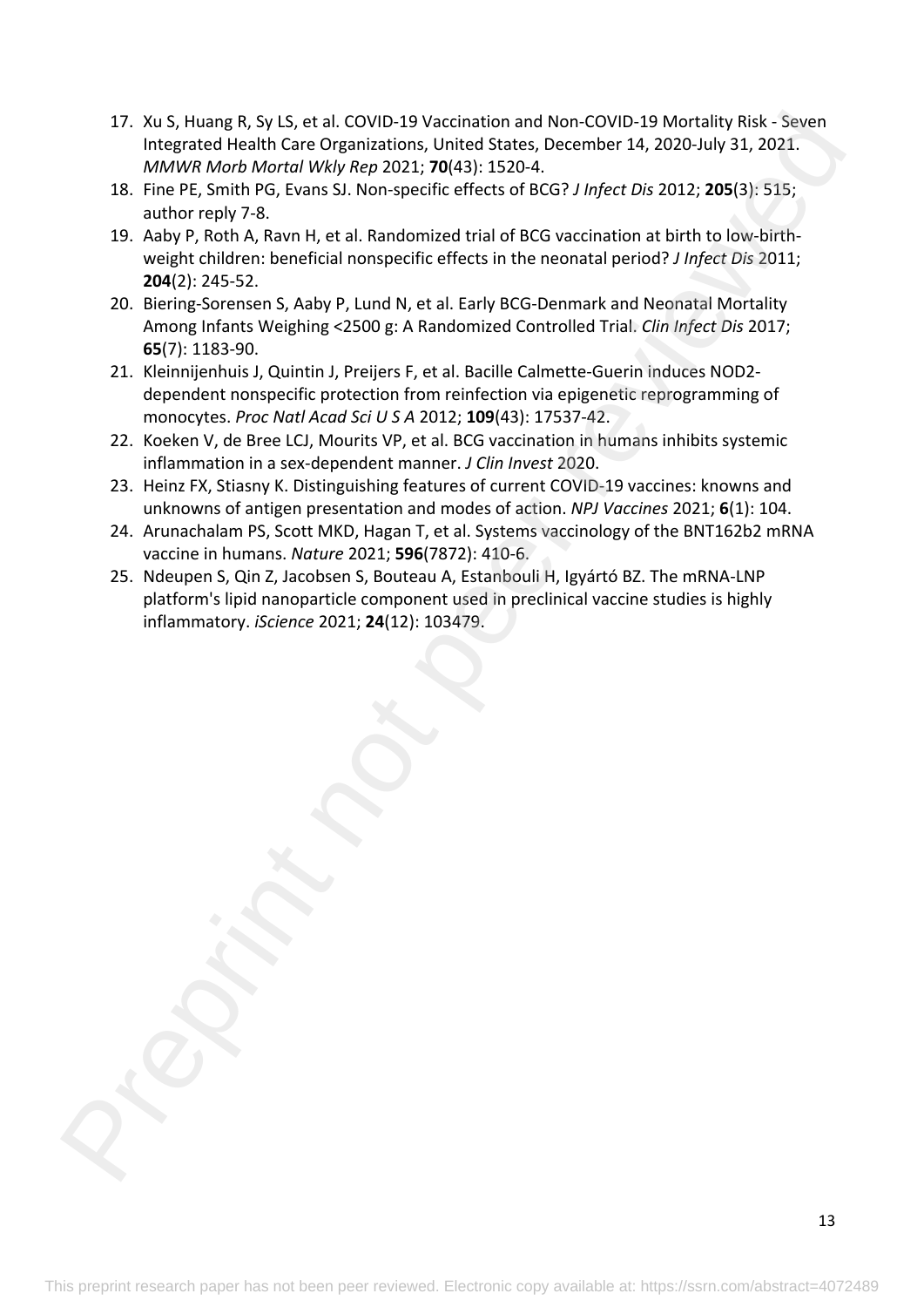| Table 1. Overall and non-COVID-19 mortality in the RCTs of mRNA vaccines |  |
|--------------------------------------------------------------------------|--|
|--------------------------------------------------------------------------|--|

| Overall mortality<br>COVID-19 mortality<br>Cardiovascular mortality**<br>Other non-COVID-19 mortality      | Vaccine group<br>(deaths/N)<br>15/21926 | Placebo group<br>(deaths/N) | Relative risk<br>(95% CI) |
|------------------------------------------------------------------------------------------------------------|-----------------------------------------|-----------------------------|---------------------------|
|                                                                                                            |                                         |                             |                           |
|                                                                                                            |                                         | 14/21921                    | $1.07(0.52 - 2.22)$       |
|                                                                                                            | 1/21926                                 | 2/21921                     | $0.50(0.05-5.51)$         |
|                                                                                                            | 9/21926                                 | 6/21921                     | $1.50(0.53-4.21)$         |
|                                                                                                            | 5/21926                                 | 5/21921                     | $1.00(0.29-3.45)$         |
| Accident mortality#                                                                                        | 0/21926                                 | 1/21921                     | 0.0                       |
| Non-accident,<br>non-COVID-19<br>mortality                                                                 | 14/21926                                | 11/21921                    | 1.27 (0.58-2.80)          |
| Moderna vs placebo <sup>5</sup>                                                                            |                                         |                             |                           |
| Overall mortality                                                                                          | 16/15184                                | 16/15162                    | $1.00(0.50-2.00)$         |
|                                                                                                            |                                         |                             |                           |
| COVID-19 mortality                                                                                         | 1/15184                                 | 3/15162                     | $0.33(0.03-3.20)$         |
| Cardiovascular mortality**                                                                                 | 7/15184                                 | 5/15162                     | $1.40(0.44 - 4.40)$       |
| Other non-COVID-19 mortality                                                                               | 6/15184                                 | 7/15162                     | $0.86(0.29-2.55)$         |
| Accident mortality##                                                                                       | 2/15184                                 | 1/15162                     | 2.00 (0.18-22.02)         |
| Non-accident,<br>non-COVID-19                                                                              | 13/15184                                | 12/15162                    | 1.08 (0.49-2.37)          |
| mortality                                                                                                  |                                         |                             |                           |
| Combined for Pfizer and Moderna vs placebo*                                                                |                                         |                             |                           |
| Overall mortality                                                                                          | 31/37110                                | 30/37083                    | $1.03(0.63-1.71)$         |
| COVID-19 mortality                                                                                         | 2/37110                                 | 5/37083                     | $0.40(0.08-2.06)$         |
| Cardiovascular mortality                                                                                   | 16/37110                                | 11/37083                    | $1.45(0.67 - 3.13)$       |
| Other non-COVID-19 mortality                                                                               | 11/37110                                | 12/37083                    | $0.92(0.40-2.08)$         |
| Accidents                                                                                                  | 2/37110                                 | 2/37083                     | $1.00(0.14-7.09)$         |
| Non-accident.<br>non-COVID-19                                                                              | 27/37110                                | 23/37083                    | $1.17(0.67 - 2.05)$       |
| mortality<br>Notes: In the Pfizer and Moderna trials there were discrepancies between the number of deaths |                                         |                             |                           |
| presented in the flow chart and in the text/tables; we have used the numbers in the text/tables.           |                                         |                             |                           |
| The Pfizer study could have more than one cause ascribed to a death; there was a total of 17               |                                         |                             |                           |
| diagnoses among the 15 deaths in the vaccinated group, and 17 diagnoses among 14 deaths in                 |                                         |                             |                           |
| the placebo group, thus, some overlap cannot be excluded.                                                  |                                         |                             |                           |
| *Mantel-Haenszel estimate                                                                                  |                                         |                             |                           |
| **Judged as cardiovascular deaths: From the Pfizer trial: "Myocardial infarction"(N=2);                    |                                         |                             |                           |
| "Hypertensive heart disease" (N=1); "Haemorrhagic stroke" (N=1); "Cardiorespiratory arrest"                |                                         |                             |                           |
| (N=2); "Cardiac failure congestive" (N=1); "Cardiac arrest" (N=5); "Arteriosclerosis" (N=2); "Aortic       |                                         |                             |                           |
| rupture" (N=1). From the Moderna trial: "Myocardial infarction" (N=5;) "Cardiopulmonary                    |                                         |                             |                           |
| arrest" (N=3); "End stage congestive heart failure" (N=1); "Cardiac arrest" (N=1); "Provisional            |                                         |                             |                           |
| diagnosis, sudden fatal event, likely myocardial infarction"(N=1), "Death suspected due to                 |                                         |                             |                           |
| coronary heart disease, probably due to complications of diabetes mellitus" ( $N=1$ ).                     |                                         |                             |                           |

## There were three deaths due to suicide (2) and head trauma (1).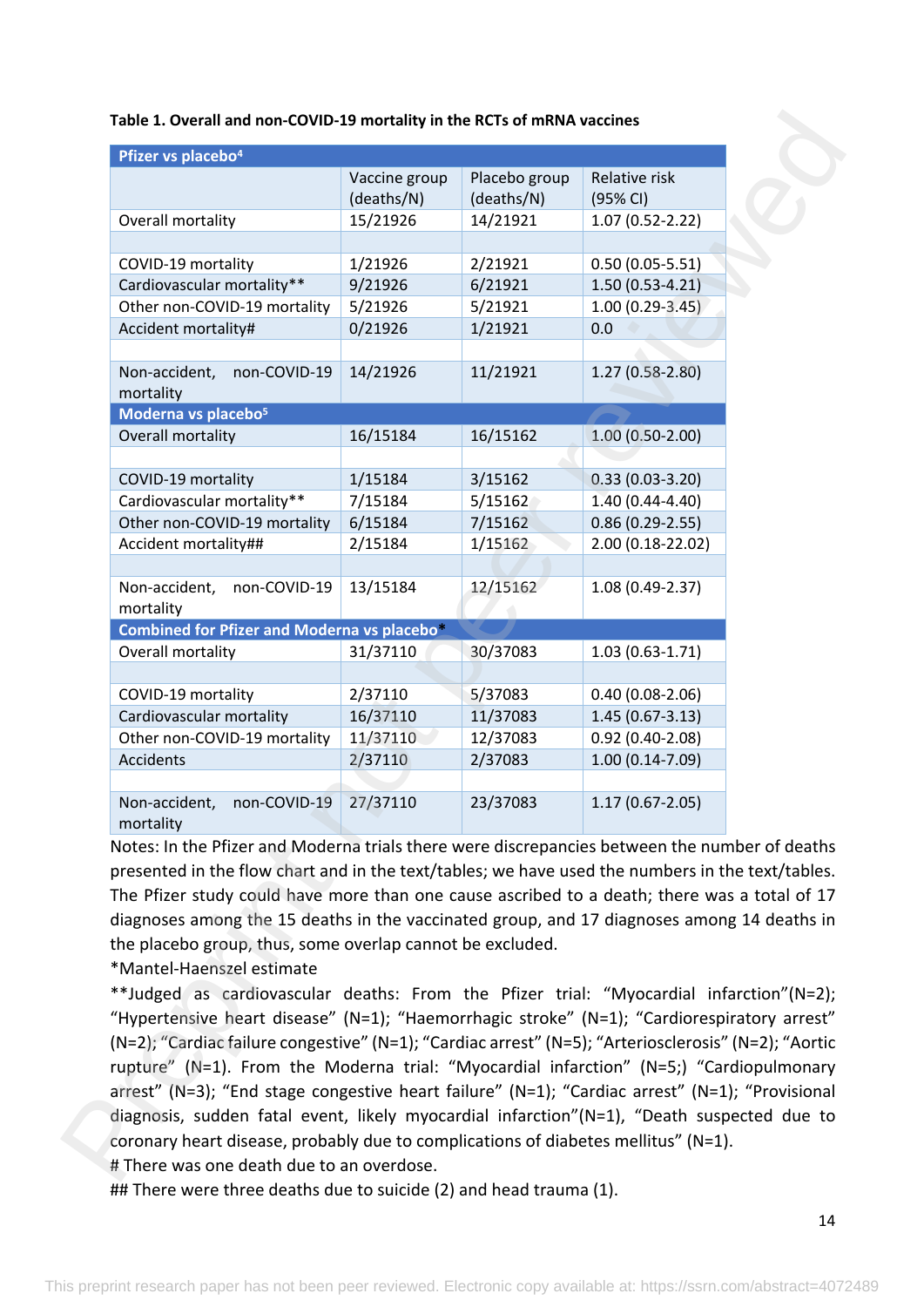| Table 2. Overall and non-COVID-19 mortality in the RCTs of adenovirus-vector vaccines |  |
|---------------------------------------------------------------------------------------|--|
|---------------------------------------------------------------------------------------|--|

| AstraZeneca vs placebo US/Chile/Peru <sup>7</sup>       |                             |                             |                           |
|---------------------------------------------------------|-----------------------------|-----------------------------|---------------------------|
|                                                         | Vaccine group<br>(deaths/N) | Placebo group<br>(deaths/N) | Relative risk<br>(95% CI) |
| Overall mortality                                       | 7/21587                     | 7/10792                     | $0.50(0.18-1.42)$         |
|                                                         |                             |                             |                           |
| COVID-19 mortality                                      | 0/21587                     | 2/10792                     | 0.0                       |
| Cardiovascular mortality**                              | 0/21587                     | 2/10792                     | 0.0                       |
| Other non-COVID-19 mortality                            | 3/21587                     | 3/10792                     | $0.50(0.10-2.48)$         |
| Accidents <sup>¤</sup>                                  | 4/21587                     | 0/10792                     | N/A                       |
|                                                         |                             |                             |                           |
| Non-accident,<br>non-COVID-19<br>mortality              | 3/21587                     | 5/10792                     | $0.30(0.07-1.25)$         |
| AstraZeneca vs placebo South-Africa 8,9                 |                             |                             |                           |
| Overall mortality                                       |                             | 3/1010                      |                           |
|                                                         | 1/1011                      |                             | $0.33(0.03-3.20)$         |
| COVID-19 mortality                                      | 0/1011                      | 0/1010                      | N/A                       |
| Cardiovascular mortality                                | 0/1011                      | 0/1010                      | N/A                       |
| Other non-COVID-19 mortality                            | 0/1011                      | 0/1010                      | N/A                       |
| Accidents##                                             | 1/1011                      | 3/1010                      | $0.33(0.04-3.20)$         |
|                                                         |                             |                             |                           |
| Non-accident,<br>non-COVID-19                           | 0/1011                      | 0/1010                      | N/A                       |
| mortality                                               |                             |                             |                           |
| AstraZeneca vs control vaccine UK, Brazil <sup>10</sup> |                             |                             |                           |
| Overall mortality                                       | 2/11218                     | 3/10901                     | $0.65(0.11-3.88)$         |
|                                                         |                             |                             |                           |
| COVID-19 mortality                                      | 0/11218                     | 1/10901                     | 0.0                       |
| Cardiovascular mortality                                | 0/11218                     | 0/10901                     | N/A                       |
| Other non-COVID-19 mortality                            | 2/11218                     | 1/10901                     | 1.94 (0.18-21.43)         |
| Accidents###                                            | 0/11218                     | 1/10901                     | 0.0                       |
| Non-accident.<br>non-COVID-19                           | 2/11218                     | 1/10901                     | 1.94 (0.18-21.43)         |
| mortality                                               |                             |                             |                           |
| Johnson&Johnson vs placebo <sup>11</sup>                |                             |                             | $0.19(0.05 - 0.64)$       |
| Overall mortality                                       | 3/21895                     | 16/21888                    |                           |
| COVID-19 mortality                                      | 0/21895                     | 5/21888                     | 0.0                       |
| Cardiovascular mortality**                              | 0/21895                     | 2/21888                     | 0.0                       |
| Other non-COVID-19 mortality                            | 3/21895                     | 7/21888                     | $0.43(0.11-1.66)$         |
| Accidents <sup>####</sup>                               | 0/21895                     | 2/21888                     | 0.0                       |
|                                                         |                             |                             |                           |
| Non-accident,<br>non-COVID-19                           | 3/21895                     | 9/21888                     | $0.33(0.09-1.23)$         |
| mortality                                               |                             |                             |                           |
| Gam-COVID-Vac vs placebo <sup>12</sup>                  |                             |                             |                           |
| Overall mortality                                       | 3/16427                     | 1/5435                      | $0.99(0.10-9.54)$         |
|                                                         |                             |                             |                           |
| COVID-19 mortality                                      | 2/16427                     | 0/5435                      | N/A                       |
| Cardiovascular mortality**                              | 0/16427                     | 1/5435                      | 0.0                       |
| Other non-COVID-19 mortality<br>Accidents #####         | 0/16427<br>1/16427          | 0/5435<br>0/5435            | N/A<br>N/A                |
|                                                         |                             |                             |                           |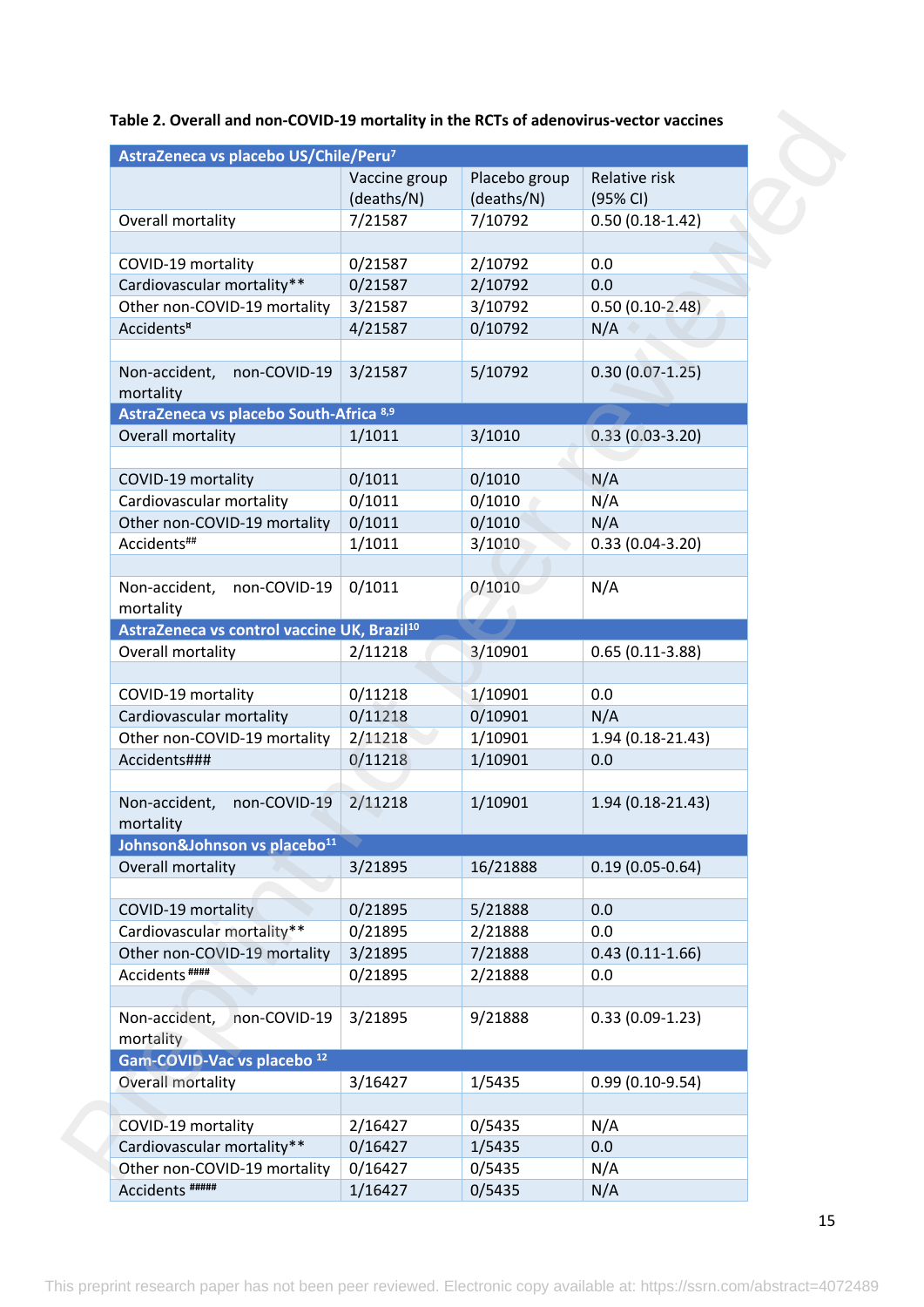| non-COVID-19<br>Non-accident,<br>mortality<br>Combined*<br>Overall mortality<br>COVID-19 mortality<br>Cardiovascular mortality<br>Other non-COVID-19 mortality<br>Accidents<br>Non-accident,<br>non-COVID-19<br>mortality<br>Notes: In the AstraZeneca paper, data from UK and Brazil trials, using meningitis vaccine in the<br>control group, were published in a meta-analysis with data from a South Africa trial <sup>8,9</sup> which used<br>placebo. The South African trial has also been reported separately. We maintained the division<br>in placebo and control vaccine. The RCT of Ad5-nCoV $13$ vaccine did not present causes of death<br>by randomisation group.<br>*Mantel-Haenszel estimate<br>**Judged as cardiovascular deaths: From AstraZeneca: "cardiac arrest"; "hemorrhagic<br>transformation stroke" + "ischemic stroke". From Johnson&Johnson trial: "acute myocardial<br>infarction"; "cardiac failure". From Gam-COVID-Vac trial: "haemorrhagic stroke".<br>***Due to 0 events among the vaccinated we used the Peto OR method for pooling trial results.<br># There were four deaths: overdose (2), accident, road traffic accident. | 0/16427<br>16/72138<br>2/72138<br>0/72138<br>8/72138<br>6/72138<br>8/72138 | 1/5435<br>30/50026<br>8/50026<br>5/50026<br>11/50026<br>6/50026<br>16/50026 | 0.0<br>$0.37(0.19-0.70)$<br>$0.11(0.02 - 0.87)$<br>$0.065(0.01-0.41)$ ***<br>$0.58(0.23-1.45)$<br>$0.69(0.19-2.58)$<br>$0.38(0.17 - 0.88)$ |
|--------------------------------------------------------------------------------------------------------------------------------------------------------------------------------------------------------------------------------------------------------------------------------------------------------------------------------------------------------------------------------------------------------------------------------------------------------------------------------------------------------------------------------------------------------------------------------------------------------------------------------------------------------------------------------------------------------------------------------------------------------------------------------------------------------------------------------------------------------------------------------------------------------------------------------------------------------------------------------------------------------------------------------------------------------------------------------------------------------------------------------------------------------------------|----------------------------------------------------------------------------|-----------------------------------------------------------------------------|--------------------------------------------------------------------------------------------------------------------------------------------|
|                                                                                                                                                                                                                                                                                                                                                                                                                                                                                                                                                                                                                                                                                                                                                                                                                                                                                                                                                                                                                                                                                                                                                                    |                                                                            |                                                                             |                                                                                                                                            |
|                                                                                                                                                                                                                                                                                                                                                                                                                                                                                                                                                                                                                                                                                                                                                                                                                                                                                                                                                                                                                                                                                                                                                                    |                                                                            |                                                                             |                                                                                                                                            |
|                                                                                                                                                                                                                                                                                                                                                                                                                                                                                                                                                                                                                                                                                                                                                                                                                                                                                                                                                                                                                                                                                                                                                                    |                                                                            |                                                                             |                                                                                                                                            |
|                                                                                                                                                                                                                                                                                                                                                                                                                                                                                                                                                                                                                                                                                                                                                                                                                                                                                                                                                                                                                                                                                                                                                                    |                                                                            |                                                                             |                                                                                                                                            |
|                                                                                                                                                                                                                                                                                                                                                                                                                                                                                                                                                                                                                                                                                                                                                                                                                                                                                                                                                                                                                                                                                                                                                                    |                                                                            |                                                                             |                                                                                                                                            |
|                                                                                                                                                                                                                                                                                                                                                                                                                                                                                                                                                                                                                                                                                                                                                                                                                                                                                                                                                                                                                                                                                                                                                                    |                                                                            |                                                                             |                                                                                                                                            |
|                                                                                                                                                                                                                                                                                                                                                                                                                                                                                                                                                                                                                                                                                                                                                                                                                                                                                                                                                                                                                                                                                                                                                                    |                                                                            |                                                                             |                                                                                                                                            |
|                                                                                                                                                                                                                                                                                                                                                                                                                                                                                                                                                                                                                                                                                                                                                                                                                                                                                                                                                                                                                                                                                                                                                                    |                                                                            |                                                                             |                                                                                                                                            |
|                                                                                                                                                                                                                                                                                                                                                                                                                                                                                                                                                                                                                                                                                                                                                                                                                                                                                                                                                                                                                                                                                                                                                                    |                                                                            |                                                                             |                                                                                                                                            |
| ## There were four deaths: gunshot, blunt force trauma to head, homicide, suicide.                                                                                                                                                                                                                                                                                                                                                                                                                                                                                                                                                                                                                                                                                                                                                                                                                                                                                                                                                                                                                                                                                 |                                                                            |                                                                             |                                                                                                                                            |
| ### There was one death: traumatic brain injury                                                                                                                                                                                                                                                                                                                                                                                                                                                                                                                                                                                                                                                                                                                                                                                                                                                                                                                                                                                                                                                                                                                    |                                                                            |                                                                             |                                                                                                                                            |
| #### There were two deaths: overdose, suicide                                                                                                                                                                                                                                                                                                                                                                                                                                                                                                                                                                                                                                                                                                                                                                                                                                                                                                                                                                                                                                                                                                                      |                                                                            |                                                                             |                                                                                                                                            |
| #####There was one death: fracture of thoracic vertebra.                                                                                                                                                                                                                                                                                                                                                                                                                                                                                                                                                                                                                                                                                                                                                                                                                                                                                                                                                                                                                                                                                                           |                                                                            |                                                                             |                                                                                                                                            |
|                                                                                                                                                                                                                                                                                                                                                                                                                                                                                                                                                                                                                                                                                                                                                                                                                                                                                                                                                                                                                                                                                                                                                                    |                                                                            |                                                                             |                                                                                                                                            |
|                                                                                                                                                                                                                                                                                                                                                                                                                                                                                                                                                                                                                                                                                                                                                                                                                                                                                                                                                                                                                                                                                                                                                                    |                                                                            |                                                                             |                                                                                                                                            |
|                                                                                                                                                                                                                                                                                                                                                                                                                                                                                                                                                                                                                                                                                                                                                                                                                                                                                                                                                                                                                                                                                                                                                                    |                                                                            |                                                                             |                                                                                                                                            |
|                                                                                                                                                                                                                                                                                                                                                                                                                                                                                                                                                                                                                                                                                                                                                                                                                                                                                                                                                                                                                                                                                                                                                                    |                                                                            |                                                                             |                                                                                                                                            |
|                                                                                                                                                                                                                                                                                                                                                                                                                                                                                                                                                                                                                                                                                                                                                                                                                                                                                                                                                                                                                                                                                                                                                                    |                                                                            |                                                                             |                                                                                                                                            |
|                                                                                                                                                                                                                                                                                                                                                                                                                                                                                                                                                                                                                                                                                                                                                                                                                                                                                                                                                                                                                                                                                                                                                                    |                                                                            |                                                                             |                                                                                                                                            |
|                                                                                                                                                                                                                                                                                                                                                                                                                                                                                                                                                                                                                                                                                                                                                                                                                                                                                                                                                                                                                                                                                                                                                                    |                                                                            |                                                                             |                                                                                                                                            |
|                                                                                                                                                                                                                                                                                                                                                                                                                                                                                                                                                                                                                                                                                                                                                                                                                                                                                                                                                                                                                                                                                                                                                                    |                                                                            |                                                                             |                                                                                                                                            |
|                                                                                                                                                                                                                                                                                                                                                                                                                                                                                                                                                                                                                                                                                                                                                                                                                                                                                                                                                                                                                                                                                                                                                                    |                                                                            |                                                                             |                                                                                                                                            |
|                                                                                                                                                                                                                                                                                                                                                                                                                                                                                                                                                                                                                                                                                                                                                                                                                                                                                                                                                                                                                                                                                                                                                                    |                                                                            |                                                                             |                                                                                                                                            |
|                                                                                                                                                                                                                                                                                                                                                                                                                                                                                                                                                                                                                                                                                                                                                                                                                                                                                                                                                                                                                                                                                                                                                                    |                                                                            |                                                                             |                                                                                                                                            |
|                                                                                                                                                                                                                                                                                                                                                                                                                                                                                                                                                                                                                                                                                                                                                                                                                                                                                                                                                                                                                                                                                                                                                                    |                                                                            |                                                                             |                                                                                                                                            |
|                                                                                                                                                                                                                                                                                                                                                                                                                                                                                                                                                                                                                                                                                                                                                                                                                                                                                                                                                                                                                                                                                                                                                                    |                                                                            |                                                                             |                                                                                                                                            |
|                                                                                                                                                                                                                                                                                                                                                                                                                                                                                                                                                                                                                                                                                                                                                                                                                                                                                                                                                                                                                                                                                                                                                                    |                                                                            |                                                                             |                                                                                                                                            |
|                                                                                                                                                                                                                                                                                                                                                                                                                                                                                                                                                                                                                                                                                                                                                                                                                                                                                                                                                                                                                                                                                                                                                                    |                                                                            |                                                                             |                                                                                                                                            |
|                                                                                                                                                                                                                                                                                                                                                                                                                                                                                                                                                                                                                                                                                                                                                                                                                                                                                                                                                                                                                                                                                                                                                                    |                                                                            |                                                                             |                                                                                                                                            |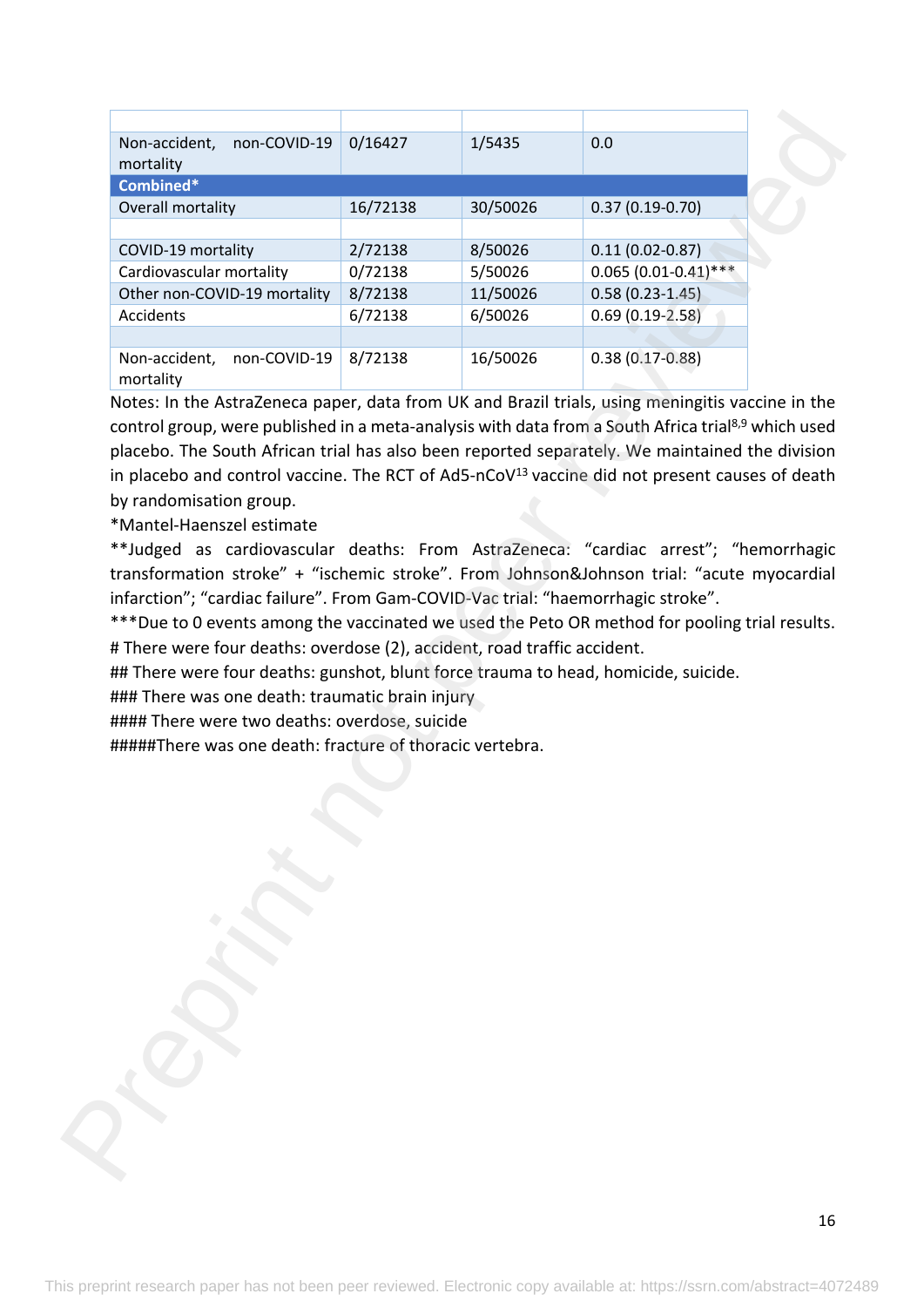**Figure 1. Forest plot comparing estimated effects of mRNA COVID-19 vaccines versus placebo and of adenovirus-vector COVID-19 vaccines versus placebo/control vaccine with respect to impact on overall mortality, COVID-19 mortality, cardiovascular death and non-accident, non-COVID-19 mortality.** Figure 1. Forest plot comparing estimated effects of math AGOVID-19 vaccines versus placebo/<br>and of adenovirus-vector COVID-19 wacches versus placebo/control vacche with respect to<br>impact on overall mortality, COVID-19 mor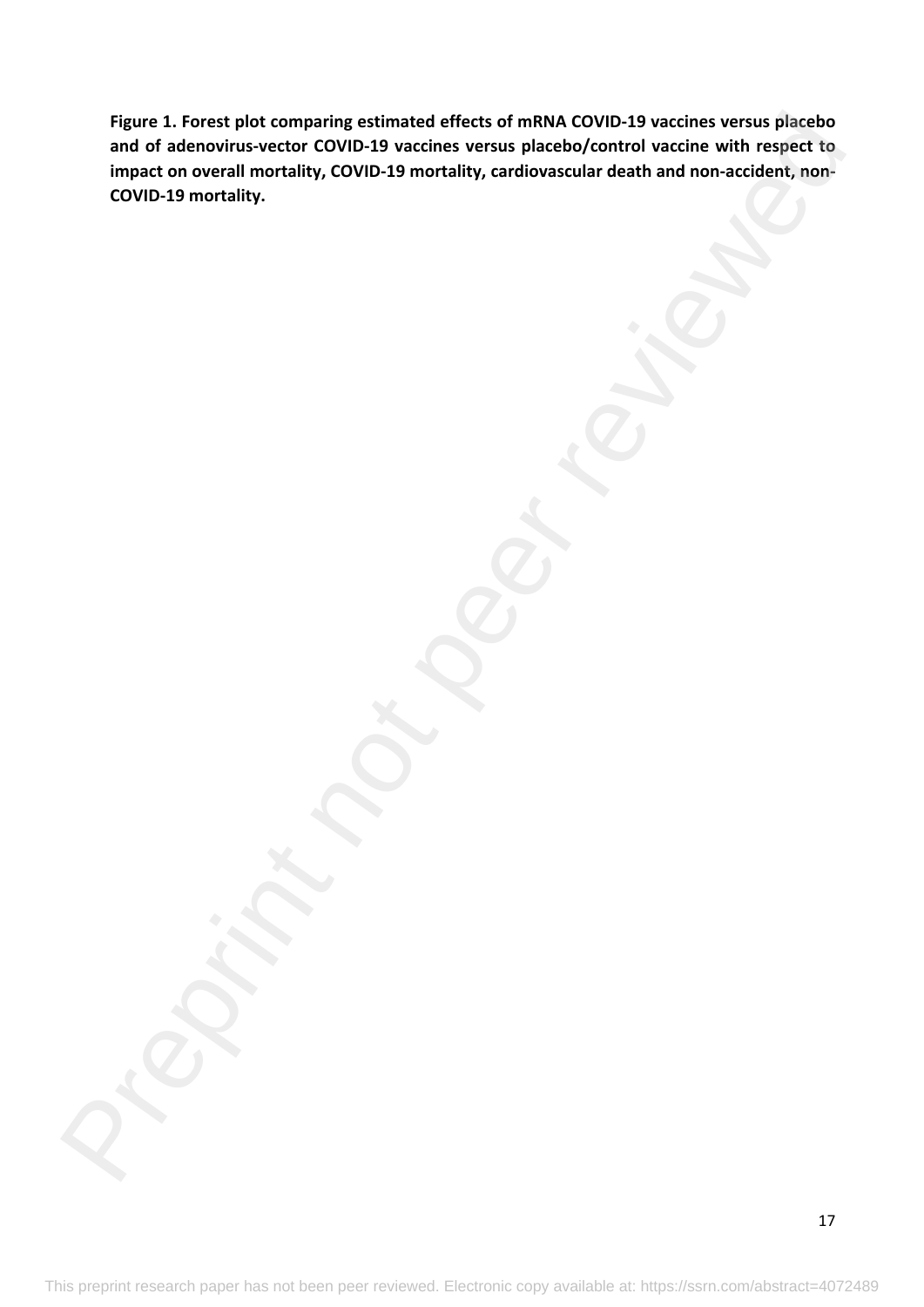|                                 | Supplementary table 1. Background information about included RCTs      |                      |                                                                                        |                                       |                                 |                                 |                                                                                         |                                    |                                                  |
|---------------------------------|------------------------------------------------------------------------|----------------------|----------------------------------------------------------------------------------------|---------------------------------------|---------------------------------|---------------------------------|-----------------------------------------------------------------------------------------|------------------------------------|--------------------------------------------------|
|                                 | Pfizer <sup>4</sup>                                                    | Moderna <sup>5</sup> | CVnCoV <sup>6</sup>                                                                    | AZ<br>US/Chile/Peru<br>7 <sup>1</sup> | AZ South<br>Africa 8,9          | AZ UK/Brazil <sup>10</sup>      | Johnson&Johnson<br>$11\,$                                                               | Gam-COVID-<br>Vac <sup>12</sup>    | Ad5-nCoV <sup>13</sup>                           |
| ${\sf N}$                       | 44,165                                                                 | 30,415               | 39,680                                                                                 | 32,451                                | 2021                            | 22119                           | 39,321                                                                                  | 21,977                             | 36,717                                           |
| Vaccine                         | <b>mRNA</b>                                                            | <b>mRNA</b>          | <b>mRNA</b>                                                                            | Chimpanzee<br>Adenovirus<br>Y25       | Chimpanzee<br>Adenovirus<br>Y25 | Chimpanzee<br>Adenovirus<br>Y25 | Human<br>Adenovirus 26                                                                  | Human<br>Adenovirus<br>26<br>and 5 | Human<br>Adenovirus 5                            |
| No of doses                     | $2^{1}$                                                                | $2^{\circ}$          | $\overline{2}$                                                                         | $2^{1}$                               | $2^{\circ}$                     | $2^{\circ}$                     | $\mathbf{1}$                                                                            | $\overline{2}$                     | $\mathbf{1}$                                     |
| Phase                           | 2/3                                                                    | $\overline{3}$       | 2b/3                                                                                   | 3                                     | 1/2                             | 1/2/3                           | $\overline{3}$                                                                          | $\overline{3}$                     | 3                                                |
| Randomisation<br>ratio          | 1:1                                                                    | 1:1                  | 1:1                                                                                    | 2:1                                   | 1:1                             | 1:1                             | 1:1                                                                                     | 3:1                                | 1:1                                              |
| Intervention                    | <b>BNT162b2</b>                                                        | mRNA-1273            | CVnCoV                                                                                 | AZD1222                               | AZD1222                         | AZD1222                         | Ad26.COV2.S                                                                             | Gam-COVID-Vac                      | Ad5-nCoV                                         |
| <b>Control group</b>            | Saline                                                                 | Placebo*             | Saline                                                                                 | Saline                                | Saline                          | Control<br>vaccine<br>(MenACWY) | Saline                                                                                  | Vaccine buffer                     | Vaccine buffer                                   |
| Vaccine<br>efficacy#            | 91% (89-93%)                                                           | 93% (91-95%)         | 48% (31-61%)                                                                           | 74% (65-81%)                          | 22% (-50-60%)                   | 67% (57-74%)                    | 67% (59-73%)                                                                            | 92% (86-95%)                       | 58% (40-70%)                                     |
| enrolled<br>Age<br>(years)      | $16+$                                                                  | $18+$                | $18+$                                                                                  | $18+$<br>$\rightarrow$                | 18-65                           | $18+$                           | $18+$                                                                                   | $18+$                              | $18+$                                            |
| Male %                          | 51                                                                     | 53                   | 55                                                                                     | 56                                    | 57                              | 42                              | 55                                                                                      | 61                                 | 71                                               |
| Age (mean or<br>median (range)) | $51(16-91)$                                                            | 51 (18-95)           | 43 (IQR 31-54)                                                                         | 50 (18-100)                           | $30(18-64)$                     | 83%<55years                     | 52 (18-100)                                                                             | 45 (SD 12)                         | 38 (18-94)                                       |
| Geographical<br>location        | Argentina,<br>US,<br>Brazil,<br>Africa,<br>South<br>Germany,<br>Turkey | <b>US</b>            | Belgium,<br>Germany,<br>Netherlands,<br>Spain,<br>Argentina,<br>Colombia,<br>Dominican | US, Chile, Peru                       | South Africa                    | UK, Brazil                      | US,<br>Argentina,<br>Brazil,<br>Chile,<br>Colombia,<br>Mexico,<br>Peru,<br>South Africa | Russia                             | Argentina, Chile,<br>Mexico,<br>Pakistan, Russia |
|                                 |                                                                        |                      |                                                                                        |                                       |                                 |                                 |                                                                                         |                                    | 18                                               |

### **Supplementary table 1. Background information about included RCTs**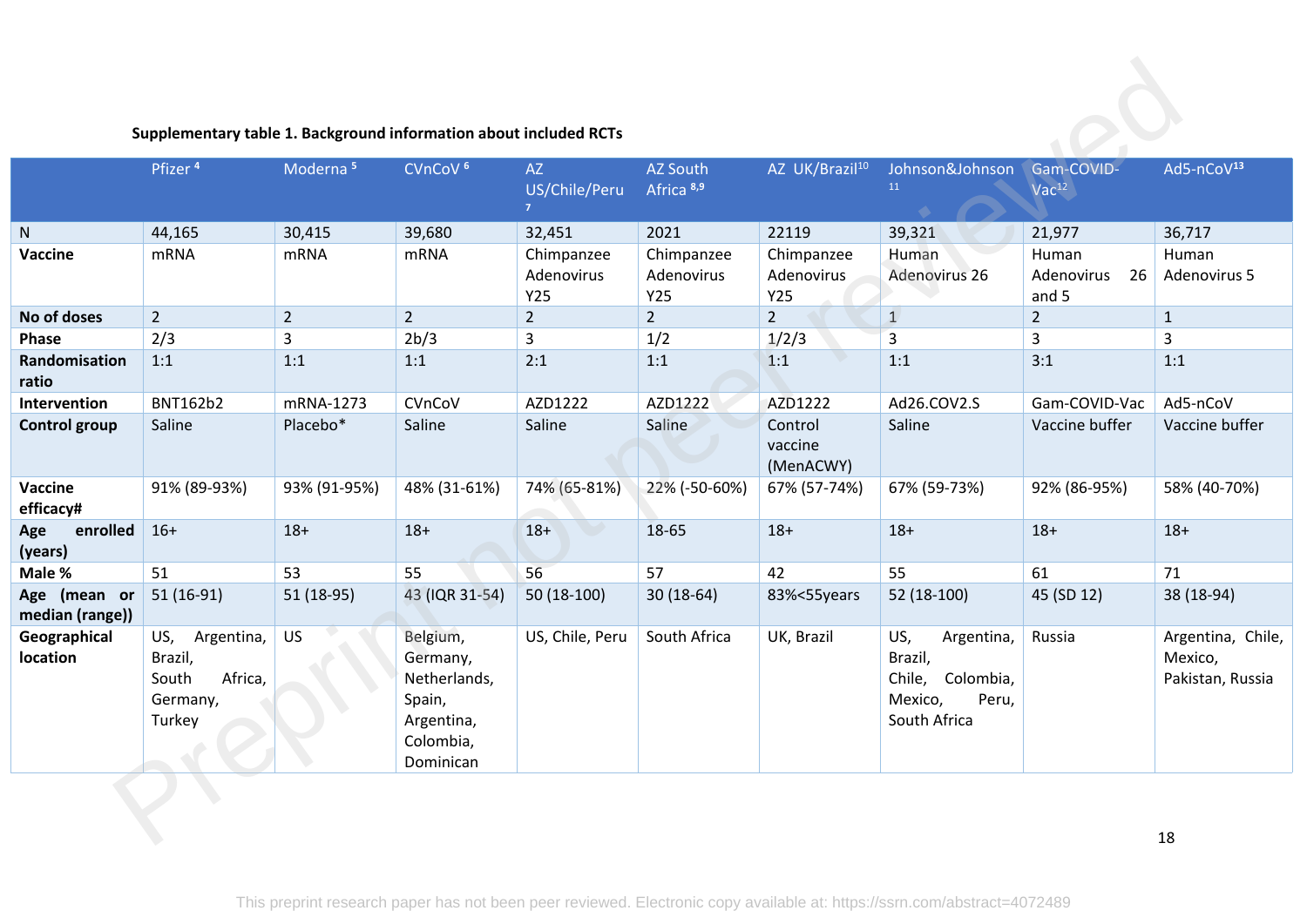|                                                     |                                                                         |                                                                       | Republic,<br>Mexico,<br>Panama, Peru                                  |                                                    |                                                     |                                                               |                                                                                                                                            |                                                           |                                                                   |
|-----------------------------------------------------|-------------------------------------------------------------------------|-----------------------------------------------------------------------|-----------------------------------------------------------------------|----------------------------------------------------|-----------------------------------------------------|---------------------------------------------------------------|--------------------------------------------------------------------------------------------------------------------------------------------|-----------------------------------------------------------|-------------------------------------------------------------------|
| Proportion<br>recruited in the<br><b>US</b>         | 76%                                                                     | 100%                                                                  | 0%                                                                    | 89%                                                | 0%                                                  | 0%                                                            | 44%                                                                                                                                        | 0%                                                        | 0%                                                                |
| <b>Enrolment</b><br>period and data<br>cut-off      | July 27, to Oct<br>29, 2020<br>cut-off<br>Data<br>March 13, 2021        | July 27 to Oct<br>23, 2020<br>cut-off<br>Data<br>March<br>26,<br>2021 | Dec 11, 2020<br>to April 12,<br>2021<br>Data cut-off<br>June 18, 2021 | Aug 28, 2020,<br>to Jan 15, 2021                   | June 24 and<br>Nov 9, 2020                          | April 23 and<br>Dec 6, 2020<br>Data<br>cut-off<br>Dec 6, 2020 | Sept 21, 2020, to<br>Jan 22, 2021<br>Data cut-off<br>Jan 22, 2021                                                                          | Sept 7 to Nov<br>24, 2020<br>Data cut-off<br>Nov 24, 2020 | Sept 22, 2020 to<br>Jan 15, 2021<br>Data cut-off Jan<br>15, 2021  |
| <b>Duration</b><br>follow-up                        | of Mean follow-up<br>from 7<br>days<br>after $2^{nd}$ dose:<br>108 days | Median<br>follow-up from<br>$1st$ dose: 5.3<br>months                 | Mean follow-<br>up from 15<br>days after 2nd<br>dose: 48 days         | Median<br>follow-up from<br>$2nd$ dose: 61<br>days | Median<br>follow-up from<br>$1st$ dose: 156<br>days | Mean follow-<br>up from 1st<br>4.2<br>dose:<br>months         | Median<br>follow-up: 58 days                                                                                                               | Median follow-<br>up from 1st dose:<br>48 days            | Median follow-<br>up from 28 days<br>post-vaccination:<br>45 days |
| Follow-up days<br>in control group                  | 2,937,414                                                               | 2,441,082                                                             | N/A                                                                   | 960,488                                            | 157,560                                             | 1,384,427                                                     | 1,269,504                                                                                                                                  | 260,880                                                   | N/A                                                               |
| <b>COVID-19</b><br>infection<br>in<br>control group | 4.1%<br>(850/20713)                                                     | 5.3%<br>(744/14164)                                                   | 1.2%<br>(145/12211)                                                   | 1.5%<br>(130/8550)                                 | 3.2%<br>(23/717)                                    | 2.9%<br>(248/8581)                                            | 1.8%<br>(348/19544)                                                                                                                        | 1.3%<br>(62/4902)                                         | 1.5%<br>(211/14586)                                               |
| Cardiovascular<br>deaths: % of all<br>deaths        | 52% (15/29)                                                             | 38% (12/32)                                                           | No inf                                                                | $14\% (2/14)$                                      | 0%                                                  | 0%                                                            | $11\% (2/19)$                                                                                                                              | $25\% (1/4)$                                              | No inf                                                            |
| <b>COVID-19</b><br>death: % of all<br>deaths        | 10% (3/29)                                                              | 13% (4/32)                                                            | No inf                                                                | $14\% (2/14)$                                      | 0%                                                  | $20\% (1/5)$                                                  | $26\% (5/19)$                                                                                                                              | $50\% (2/4)$                                              | No inf                                                            |
|                                                     |                                                                         |                                                                       |                                                                       |                                                    |                                                     |                                                               | Notes: # The calculations of vaccine efficacy differ with respect to the number of days after vaccination that observation is started; *no |                                                           |                                                                   |
|                                                     | information on preparation                                              |                                                                       |                                                                       |                                                    |                                                     |                                                               |                                                                                                                                            |                                                           |                                                                   |
|                                                     |                                                                         |                                                                       |                                                                       |                                                    |                                                     |                                                               |                                                                                                                                            |                                                           | 19                                                                |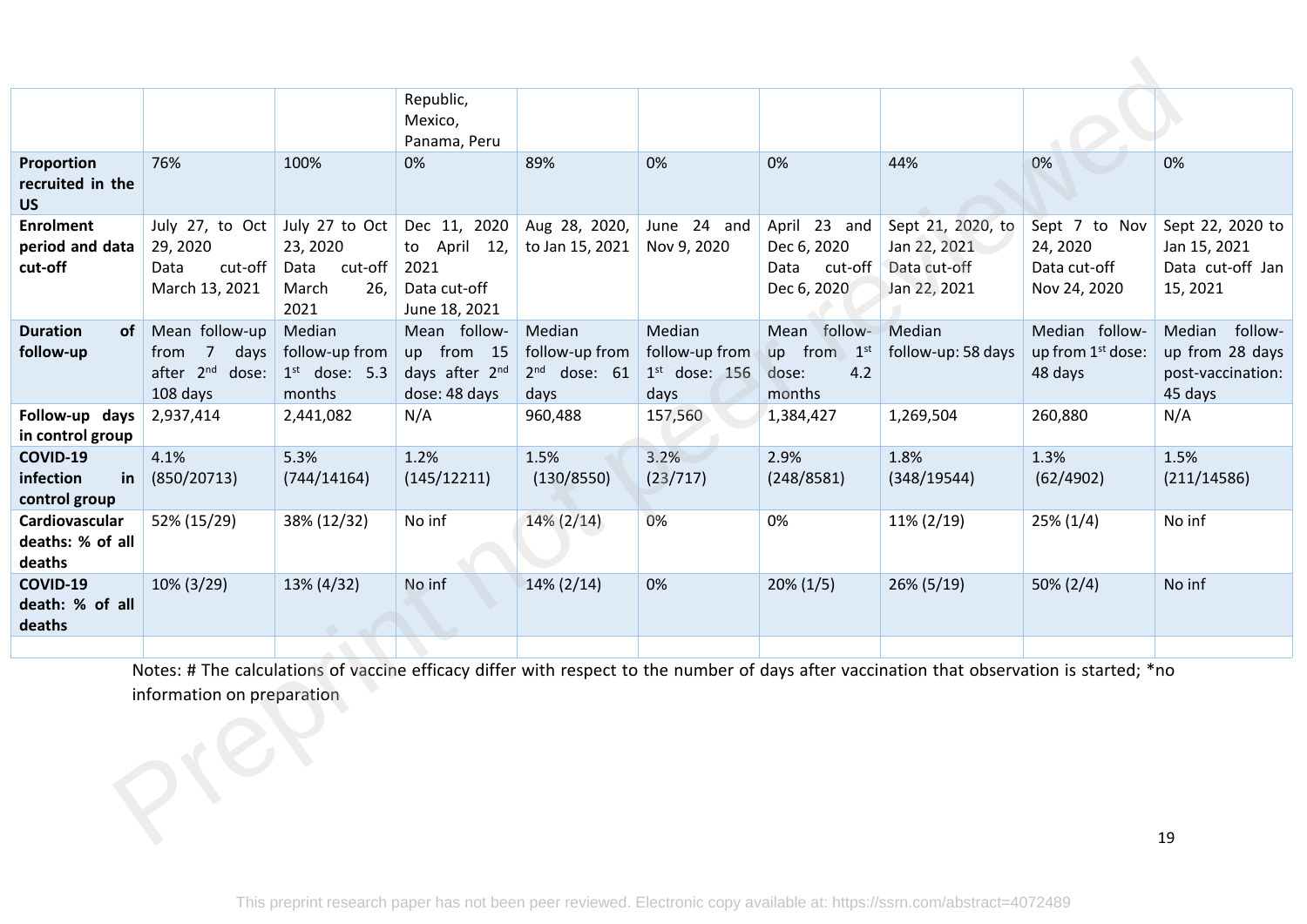| <b>Cause of</b>             |                      | Rate deaths per 10,000 pyrs (number of deaths/pyrs) | Relative risk (95% CI)       |
|-----------------------------|----------------------|-----------------------------------------------------|------------------------------|
| death                       | in the control group |                                                     | mRNA vs Adenovirus-vector    |
|                             | mRNA RCTs:           | Adenovirus-vector<br>RCTs:                          | vaccine in the control group |
|                             | 14,725.5 pyrs        | 11,041 pyrs                                         |                              |
| COVID-19<br>deaths          | 3.4 (5/14726)        | 7.2 (8/11041)                                       | $0.47(0.15-1.43)$            |
| <b>Accidents</b>            | 1.4(2/14726)         | 5.4(6/11041)                                        | $0.25(0.05-1.24)$            |
| Non-                        | 15.6 (23/14726)      | 14.5 (16/11041)                                     | $1.08(0.57 - 2.04)$          |
| accident,                   |                      |                                                     |                              |
| non-                        |                      |                                                     |                              |
| COVID-19                    |                      |                                                     |                              |
| deaths                      |                      |                                                     |                              |
| <b>Overall</b><br>mortality | 20.4 (30/14726)      | 27.2 (30/11041)                                     | $0.75(0.45-1.24)$            |
|                             |                      |                                                     |                              |
|                             |                      |                                                     |                              |

20